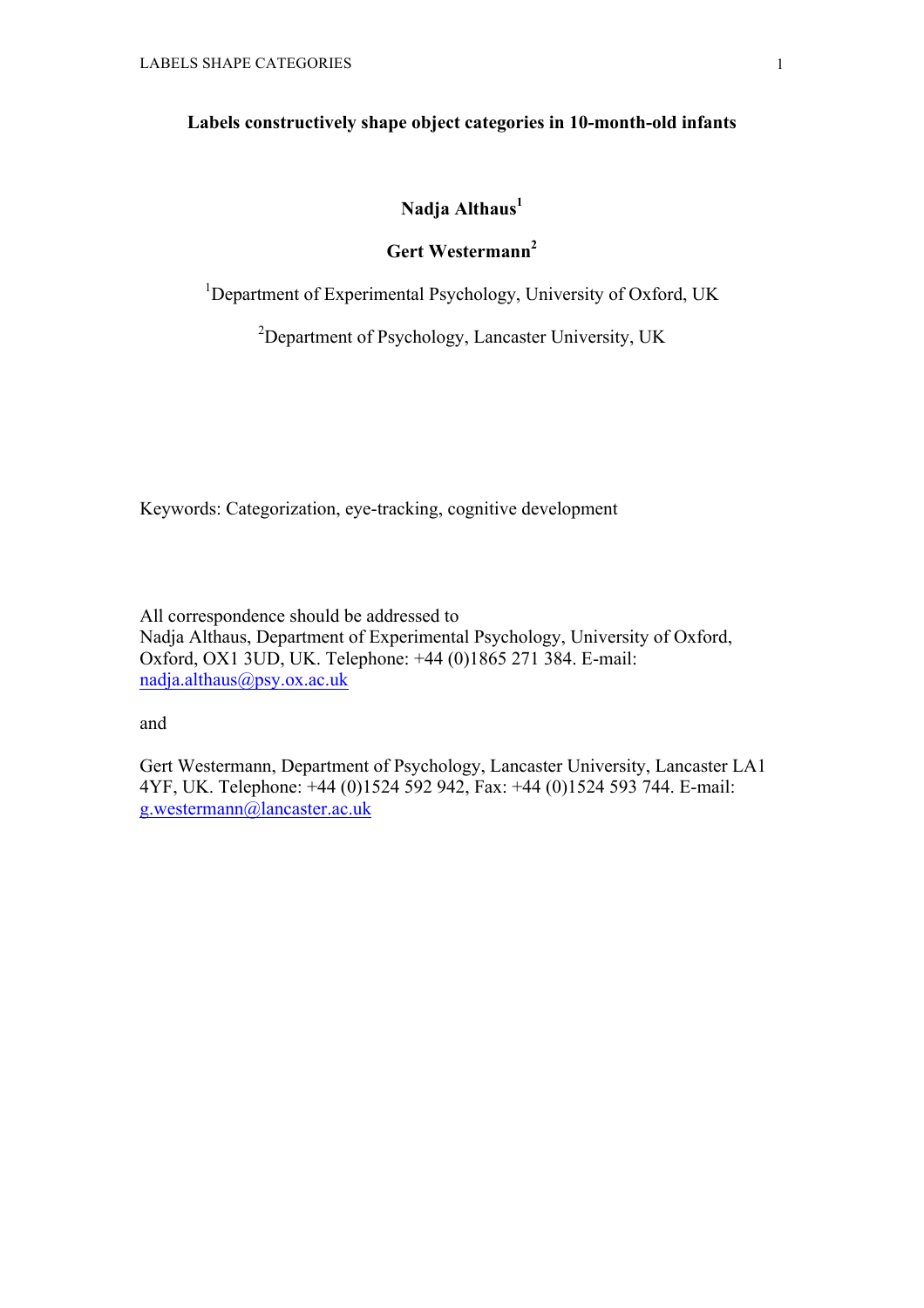#### **Abstract**

How do infants' emerging language abilities impact on their organization of objects into categories? The question of whether labels can shape the early perceptual categories formed by young infants has received considerable attention, but evidence has remained inconclusive. Here, ten-month-old infants (N=80) were familiarized with a series of morphed stimuli along a continuum that can be seen as either one category or two. Infants formed one category when the stimuli were presented in silence or paired with the same label, but they divided the stimulus set into two categories when half of the stimuli were paired with one label and half with another. Pairing the stimuli with two different non-linguistic sounds did not lead to the same result. In this case infants showed evidence for the formation of a single category, indicating that non-linguistic sounds do not cause infants to divide a category. These results suggest that labels and visual perceptual information interact in category formation, with labels having the potential to constructively shape category structures already in preverbal infants, and that non-linguistic sounds do not have the same effect.

#### Abstract: 180 words

Keywords: categorization; infancy; eye-tracking; cognitive development; language acquisition; language and cognition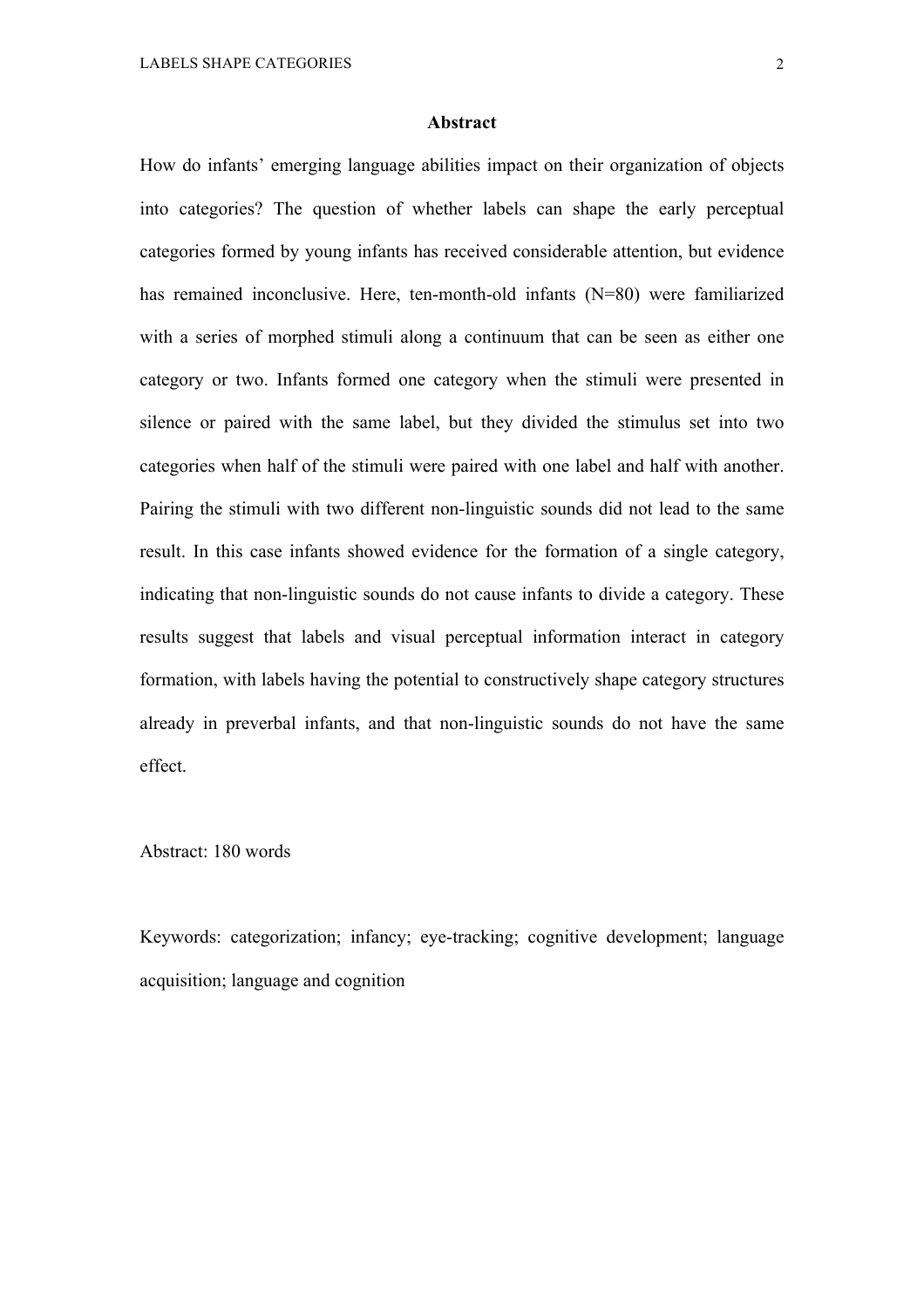Labels constructively shape object categories in 10-month-old infants

One of the central questions in early language and cognitive development is how the emergence of language impacts on infants' preverbal understanding of the world. In the past 20 years many studies have shown that even very young infants can rapidly form categories on the basis of the static perceptual features of objects (Behl-Chadha, 1996; French, Mareschal, Mermillod, Quinn, 2004; Mareschal & Quinn, 2001; Oakes, Coppage, & Dingel, 1997; Quinn, 2002; Quinn, 2004; Quinn, & Eimas, 1996) and that during the first year of life these early categories are gradually enhanced with more sophisticated knowledge such as feature correlations, sounds, motion, function, and animacy cues (Baumgartner & Oakes, 2011, Burnham, Vignes, & Ihsen, 1988; Pauen & Träuble, 2009; Perone & Oakes, 2006; Younger & Cohen, 1986). Other research has shown that in older children language can shape object categories by enabling the grouping together of perceptually dissimilar objects (such as dogs and whales as mammals) and the separation of similar objects (e.g., bats and birds) into different categories, as well as forming the basis for inferences about hidden object properties (Graham, Kilbreath, & Welder, 2004; Welder & Graham, 2001). There is also evidence that labeling aids object individuation by 12 months (Xu, Cote and Baker, 2005), and even younger infants at 9-10 months expect different labels to refer to different kinds of object (Dewar & Xu, 2007; 2009). However, although several studies have investigated the emerging effect of language on categorization in the first year of life they have yielded little agreement and it is not yet clear how linguistic information interacts with object representations that have developed preverbally.

Two separate questions have been asked about the role of language in infants' object categorization during the first year of life. The first is whether labels can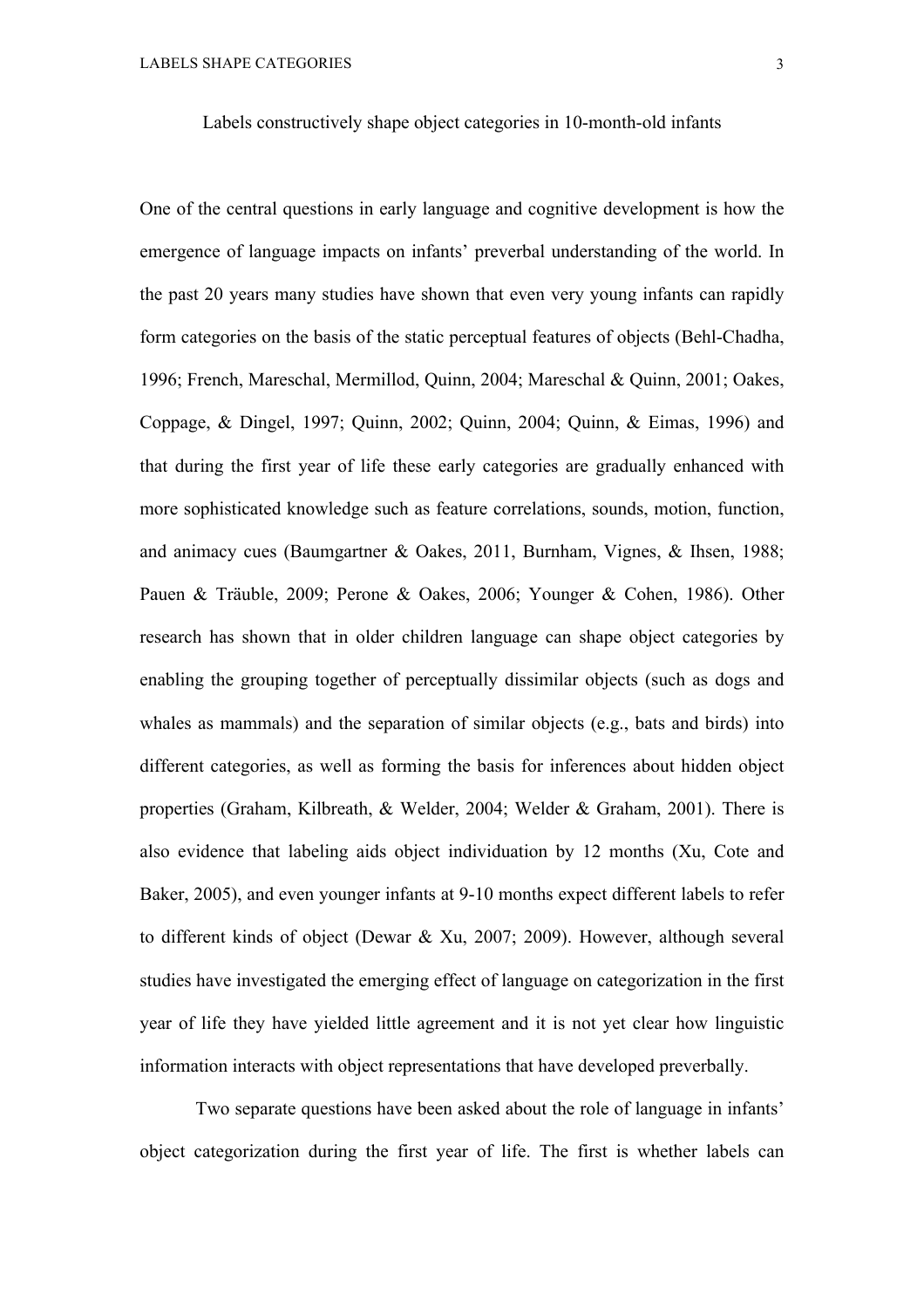facilitate object categorization, that is, whether the labeling of objects enables infants to form categories which they would not form without labels. The second question is whether, like in older children, labels can override nonverbal perceptual information and change the structure of perceptual categories when visual similarity and category labels are in conflict with each other.

Much of the work exploring early categorization is based on the familiarization/novelty-preference procedure (Fantz, 1964) which relies on the fact that infants tend to spend more time looking toward novel than toward familiar objects. In a typical study infants are familiarized with a sequence of objects from one category and are then tested with two new objects, one a novel member of the familiarized category and one from a different category. If infants show a looking preference to the object from the new category it can be concluded that they have formed a category that includes the novel within-category object but excludes the object from the different category. The emerging ability of language to shape categories has been studied in variants of this paradigm in which the objects presented during familiarization are accompanied by auditory labels or other sounds and the effect on infants' looking preferences during test are investigated.

The question of whether labels facilitate category formation has been addressed in several studies by Waxman and colleagues (Balaban & Waxman, 1997; Booth, Booth, Waxman, & Waxman, 2002; Ferry, Hespos, & Waxman, 2010; Fulkerson & Waxman, 2007; Waxman & Braun, 2005; Waxman & Markow, 1995). For example, in a seminal study Balaban and Waxman (1997) showed that infants who were familiarized with a sequence of pig drawings exhibited at test a looking preference for a rabbit over a novel pig only when the familiarization items were accompanied by a labeling phrase ('A pig!') but not a tone sequence. Unsystematic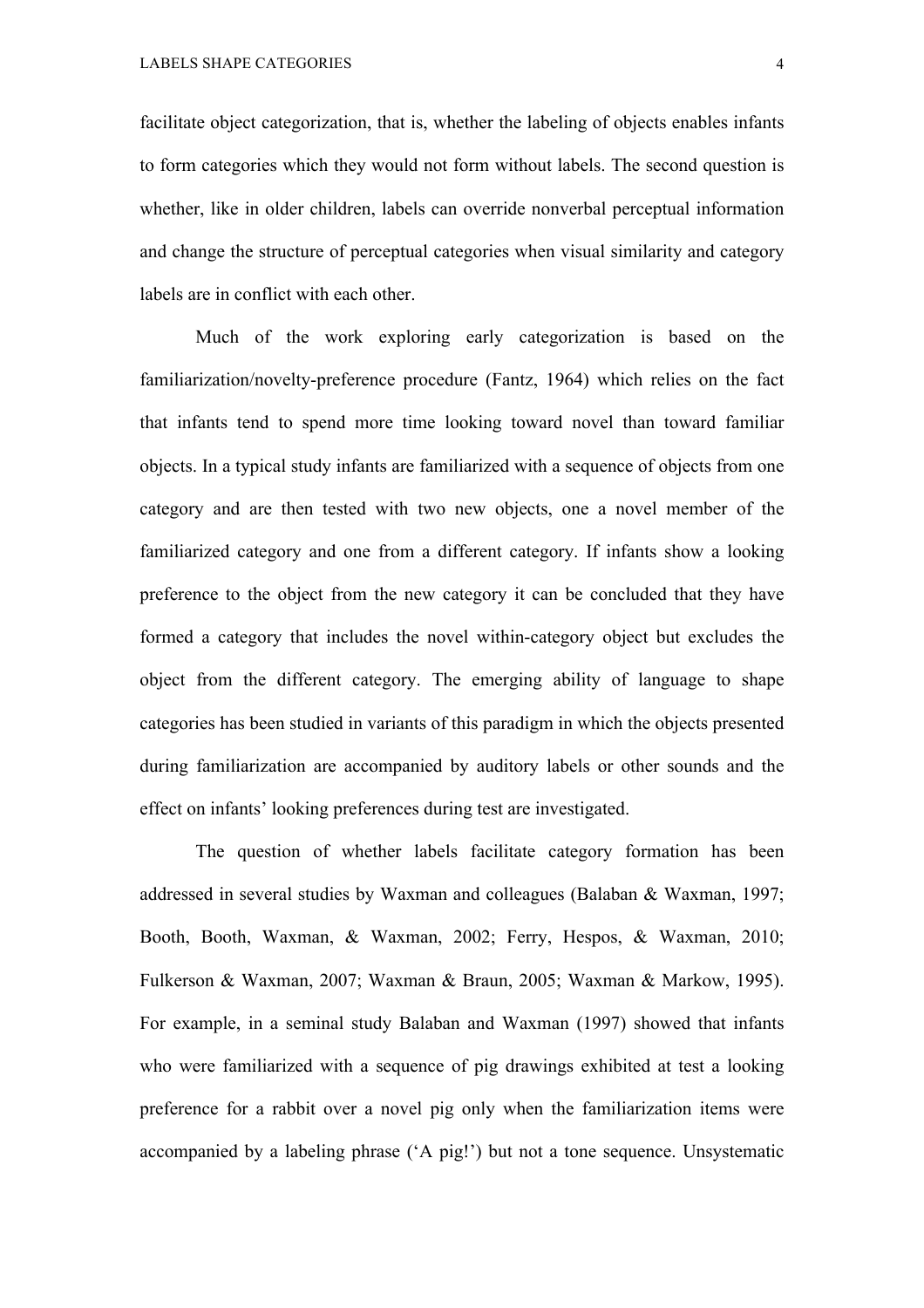labeling with different novel words did not lead to category formation in 12-montholds (Waxman & Braun, 2005). Other studies have aimed to provide evidence that consistent novel labels facilitate categorization in infants at 6 and even 3 to 4 months of age (Fulkerson & Waxman, 2007; Ferry et al., 2010). This and other work has led to the claim that words serve as 'invitations to form categories', enabling category formation by highlighting commonalities between objects with the same label (Waxman & Markow, 1995).

However, two considerations appear to weaken this claim. First, as described, many studies have shown that preverbal infants as young as 3 months can form perceptual categories in the absence of any auditory input, and these early categories can be at the basic or superordinate levels (Behl-Chadha, 1996; Quinn & Eimas, 1996). On this basis it seems plausible that, in silence, 9-month-olds may be able to form a perceptual category of the stimuli used in the studies described above, e.g. a category of pigs which is different from rabbits. Since the described labeling studies did not involve a control condition in which the objects were presented in silence it is difficult to assess whether labels had an effect above and beyond purely visual information (Robinson & Sloutsky, 2007a; Plunkett et al., 2008). Sloutsky and colleagues (Sloutsky & Napolitano, 2003; Sloutsky & Robinson, 2008) have aimed to reconcile the results from categorization-in-silence studies and categorization-withlabels studies by arguing that far from facilitating categorization, auditory information instead interferes with visual processing and therefore disrupts category formation when categories would have been formed in silence. According to this 'auditory overshadowing hypothesis' labels disrupt category formation less than other auditory stimuli because they are highly familiar auditory signals. Therefore, visual categories that are learned in silence can still be formed in the presence of labels, but tone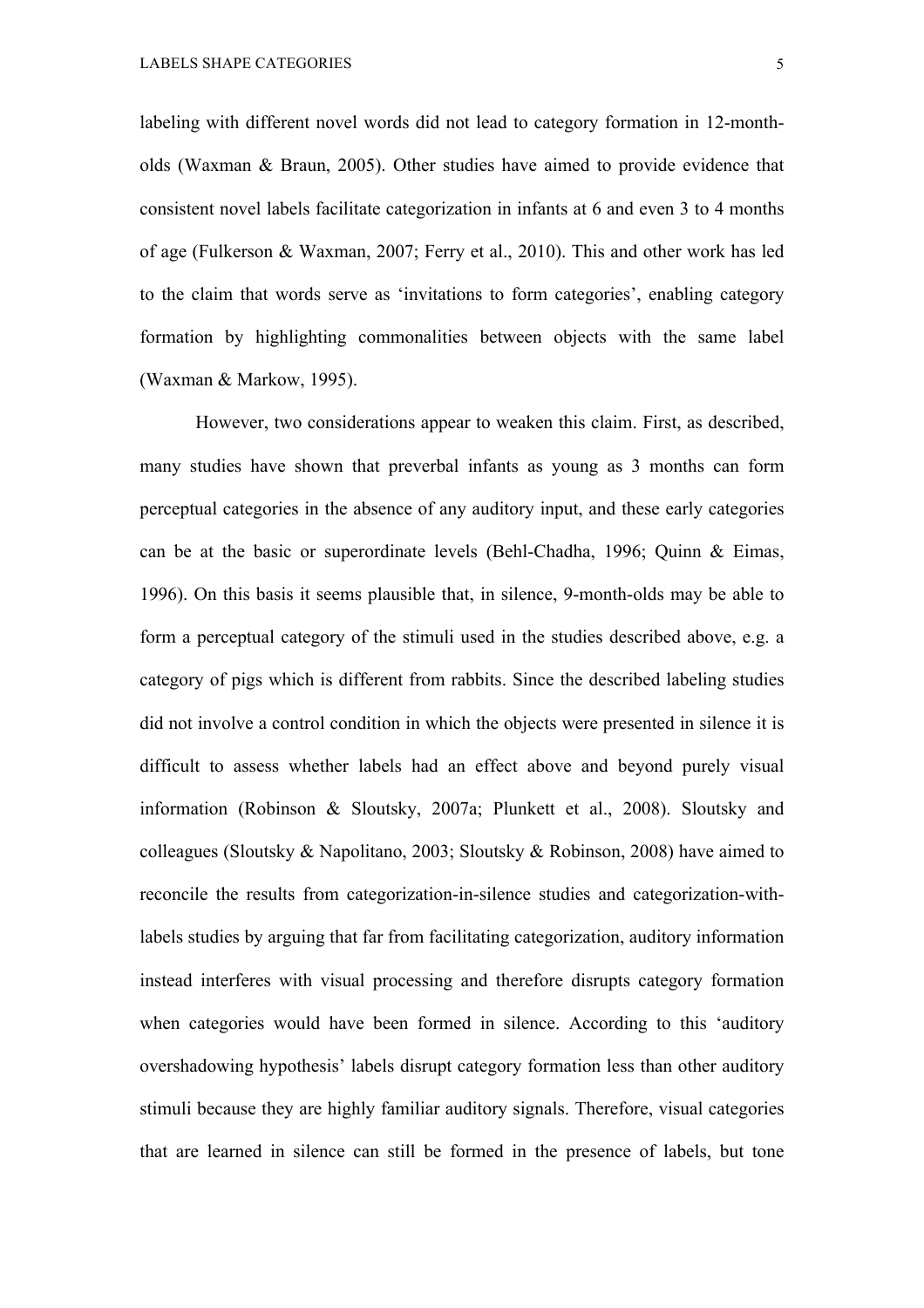sequences usually disrupt visual category formation (Robinson & Sloutsky 2007a, 2007b).

A second limitation of the described labeling studies is that they familiarized infants with only a single category. Even if we assume that labels have a facilitative effect above and beyond presentation in silence, such a paradigm cannot answer the question of whether labels constructively interact with preverbal representations to shape category structures. It is a well-known finding that infants' attention is maintained for longer in the presence of labels compared to silence (Baldwin & Markman, 1989; Robinson & Sloutsky, 2007; Althaus & Mareschal, 2014). The processes involved in this longer looking period may well have to do with more intensive visual processing, but not necessarily in the sense of using the information given by the label to adjust category boundaries. In familiarization with a single category an increase in novelty preference might simply be the outcome of an effectively prolonged stimulus exposure.

The question of a constructive role of category labels can be addressed by familiarizing infants with two separate but visually similar categories with two distinct labels simultaneously. This is similar to word learning studies that test whether infants can associate words and (individual) objects (Schafer & Plunkett, 1998; Werker, Cohen, Lloyd, Casasola, & Stager, 1998; Mani & Plunkett, 2008). This paradigm can then be used to answer the two questions posed above: if infants do not form categories in silence but are successful under labeling, then labels facilitate category formation. If infants successfully categorise in silence but form *different* categories under labeling, then labels can serve to override visual information.

Plunkett, Hu and Cohen (2008) reported a two-category study, using a set of stimuli introduced by Younger (1985). These stimuli consisted of two sets of line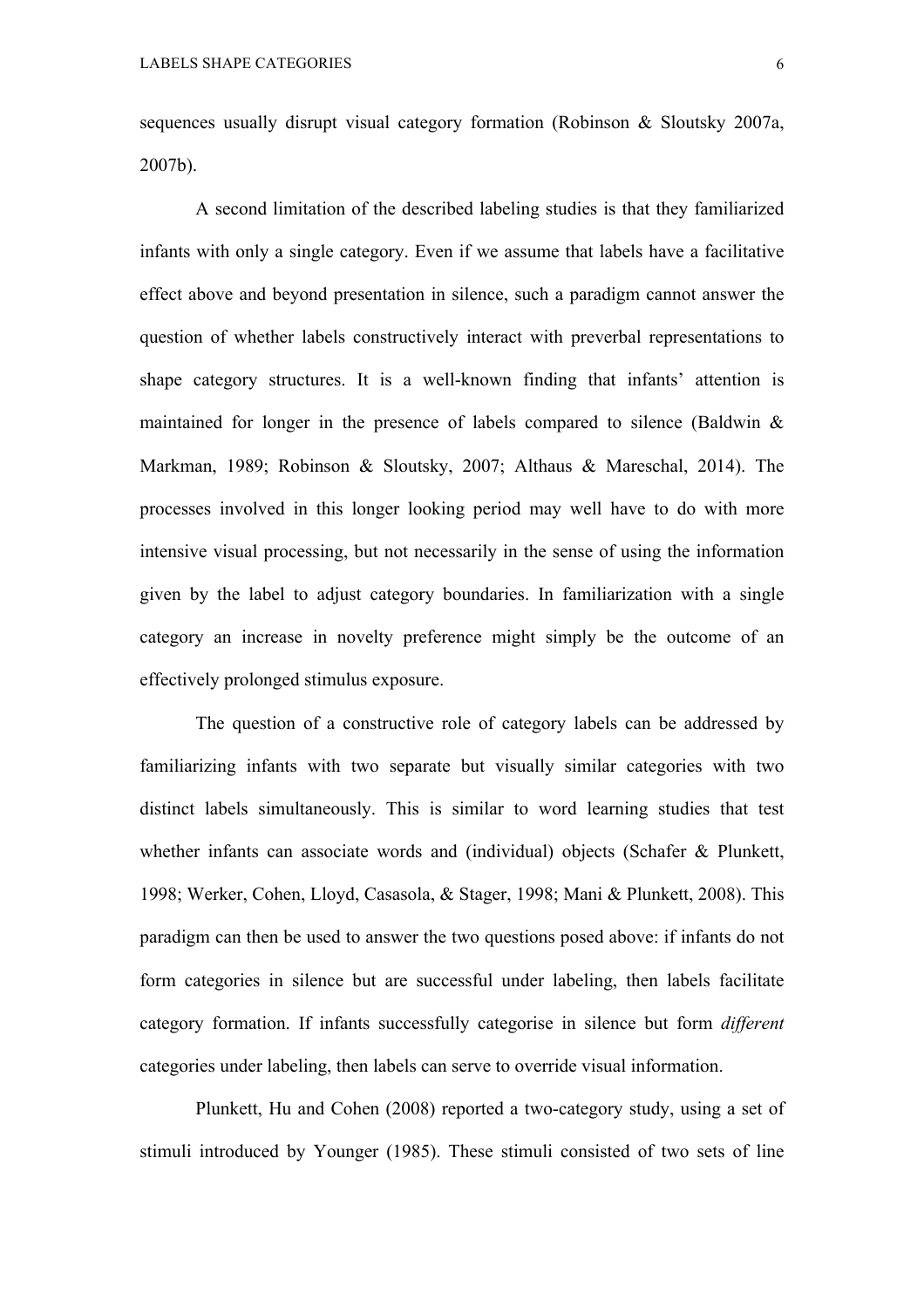drawings of schematic animals based on the same set of four distinctive features. In the 'broad' set features were combined such that there were no discernable clusters of stimuli – the eight stimuli formed a single, large category. In the 'narrow' set the feature values were correlated (e.g., long-necked animals always had thick tails) and based on these correlations two subcategories of four stimuli could be formed. In Younger's (1985) study 10-month-old infants were familiarized with the animal drawings in silence. Younger found that the infants were sensitive to the feature correlations and formed a single category for the broad set but two distinct categories for the narrow set. In a separate study Younger & Cohen (1986) showed that 4 month-old infants were not able to make use of feature correlations, indicating that this ability develops between 4 and 10 months of age.

Plunkett et al. (2008) introduced labeling into Younger's (1985) paradigm. When 10-month-old infants were familiarized using the broad stimulus set and provided with the same label ("Look! Dax!") for every stimulus, they formed one category, just like in silence. Likewise, when infants were familiarized with the narrow stimulus set and heard two different labels corresponding to the two subcategories, they formed two categories, again like in the silent case. However, importantly, when infants saw the narrow stimulus set but heard the *same* label for each stimulus infants formed a single category. Plunkett et al. argued that in this case the labels served to override visual categorization, leading the infants to merge two perceptually distinct categories when they shared a common label.

However, these results leave open an alternative explanation: forming two categories in the 'narrow' condition depended on infants' ability to detect feature correlations, an ability that develops between 4 and 10 months of age. It is possible that the added complexity of the condition in which visual information (two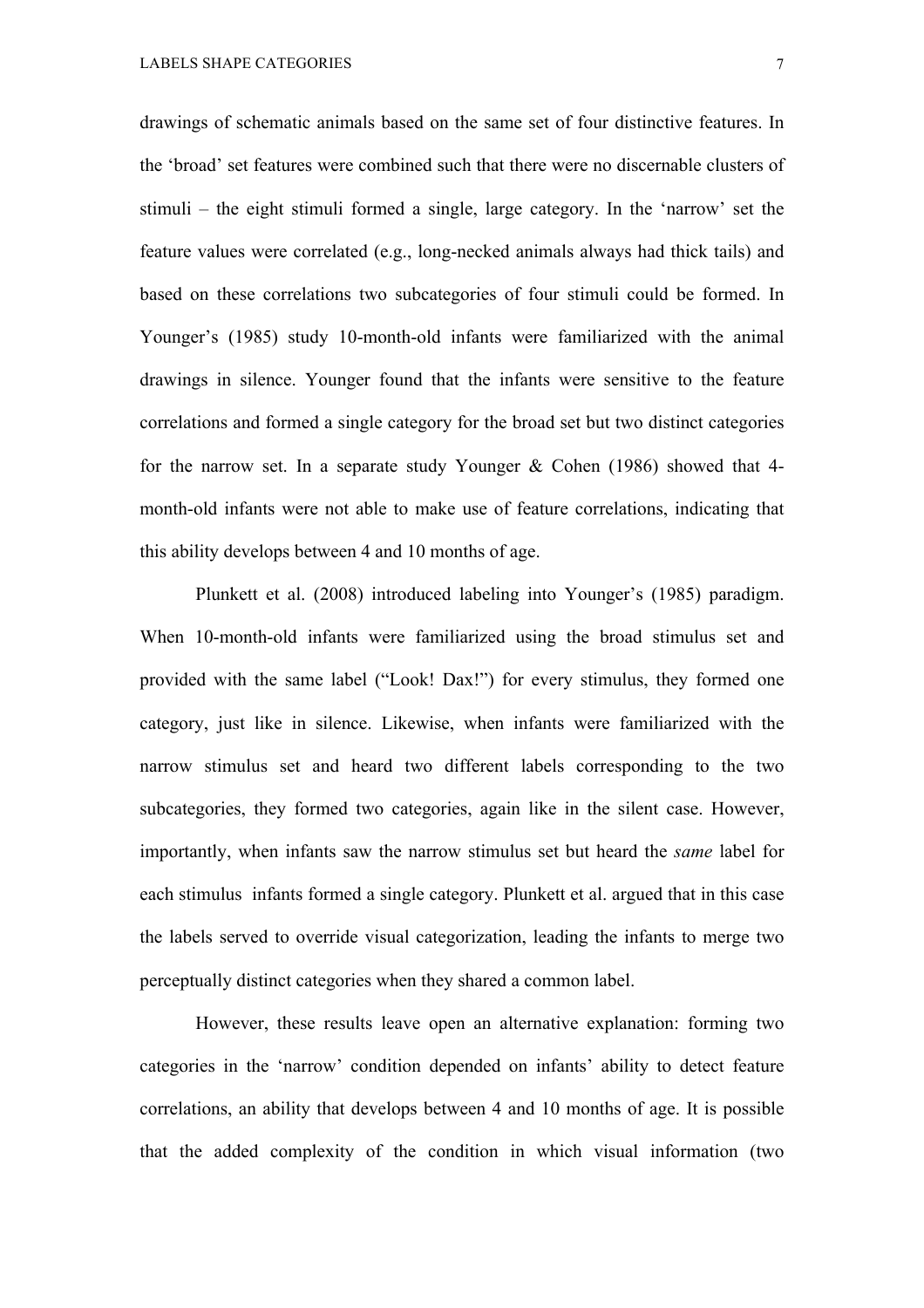categories) and labels (one label) were in conflict led to overloading the infants, resulting in a more shallow processing of the visual information. This explanation is compatible with results showing that when complex stimuli (e.g., conflicting visual and auditory information) overload the learning system infants can regress to an earlier level of processing – here, that of 4-month-olds (Cohen, Chaput & Cashon, 2002). In this case, instead of the infants constructively using label information to merge two distinct categories they could merely have failed to detect the feature correlations that define the two categories in the first place and, like 4-month-olds, form a single category of the visual stimuli. One way to exclude the possibility that labels merely lead to shallower object processing is to conduct a study with a similarly ambiguous visual stimulus set which is in the absence of labels perceived as a single large category, but which is parsed into two subsets when two distinct labels are presented. In other words, distinct labels cause infants to divide a large category, rather than a single label causing them to merge two sets of objects. In this case deeper processing is a prerequisite for the change in category boundary since a more detailed representation is necessary for subcategory formation. Such a result would constitute evidence for a constructive effect of labels. This is the approach taken in our study.

In sum, previous work with infants at the transition to language has not provided a coherent picture of how nonlinguistic and linguistic information interact in category formation. In particular, the central question of whether labels can guide the structure of object categories in preverbal infants remains open. Demonstrating such a constructive role requires the following methodological considerations: first, a labeling condition should be contrasted with a silent condition to ensure that labels have an effect beyond the visual information alone. Second, infants should be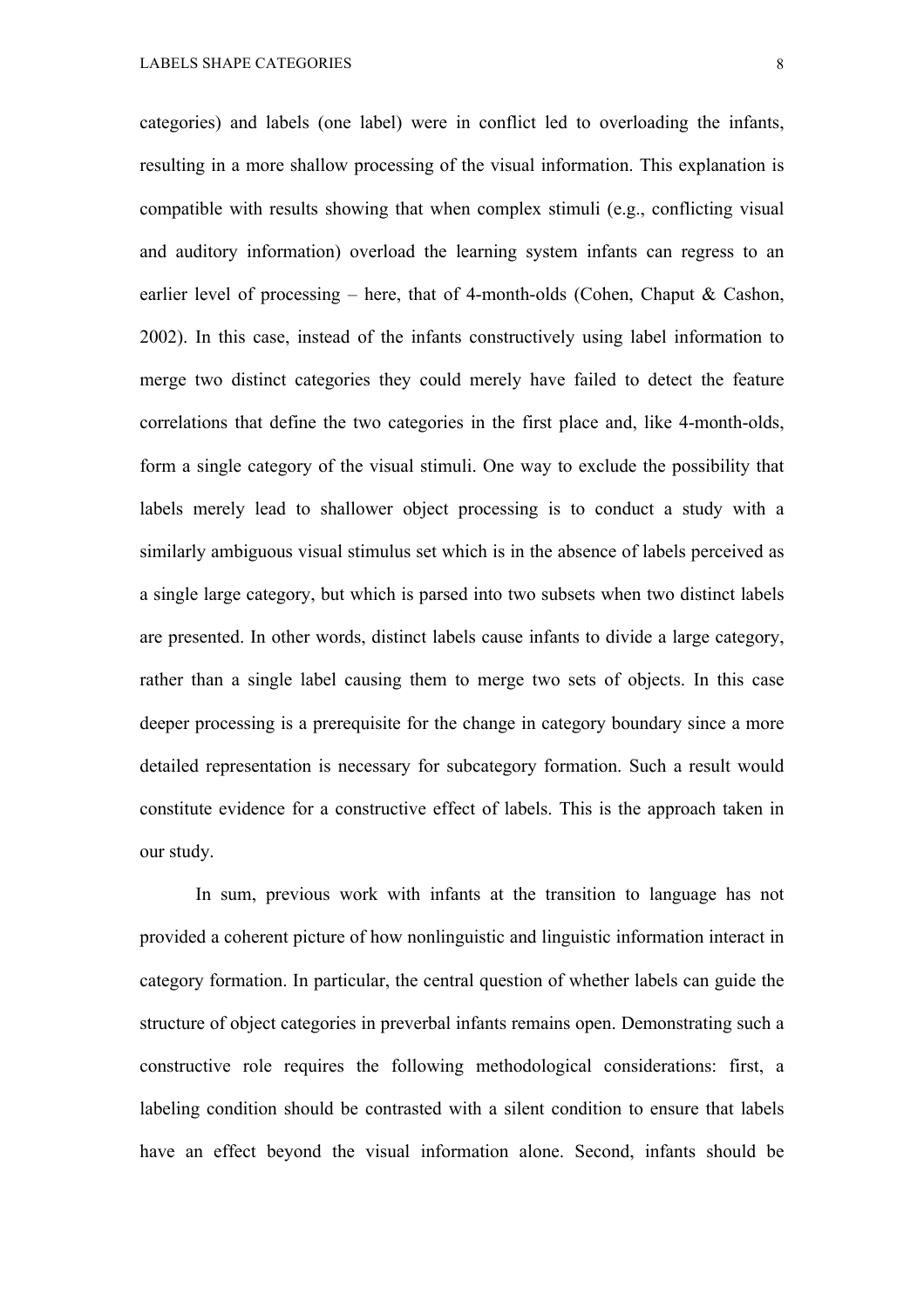familiarized with a stimulus set that allows parsing into one or two categories to show that labels can shape the encoded category structure in a way that goes beyond merely enhancing attention. Third, the task should be designed so that category formation in the presence of labels cannot be explained by the processing of less visual detail than when familiarized in silence. A fourth point concerns the difficulty of ensuring that looking preferences represent novelty, rather than familiarity preference. Previous work has demonstrated that infants' mode of preference can change as a function of task complexity or duration of exposure (Hunter, Ames, & Koopman, 1983; Roder et al., 2000). Since the addition of (one or more) auditory stimuli arguably changes task complexity, a test trial including a visually novel test item is necessary to establish whether infants display a novelty preference (longer looking at the novel test item) or a familiarity preference (shorter looking at the novel stimulus; Cohen, 2004; Oakes, 2010). Note that Plunkett et al. (2008) did not include a novel test stimulus, which complicates interpretation of their results.

Here, we describe a study based on these considerations. We presented infants with a set of objects that we expected to be perceived as a single category when viewed in silence, and we asked whether pairing half of the objects with one label and half with another label would lead infants to split the objects into two categories according to their labels. This would require infants to use more detail for categorization with labeling than in the silent condition.

We constructed a set of stimuli by morphing a drawing of one novel animal into a drawing of a distinct second animal in a fixed number of steps, thus obtaining a set of perceptually equidistant stimuli over which it was possible to define categories as well as subcategories (at either end of the morphing continuum) and their averages.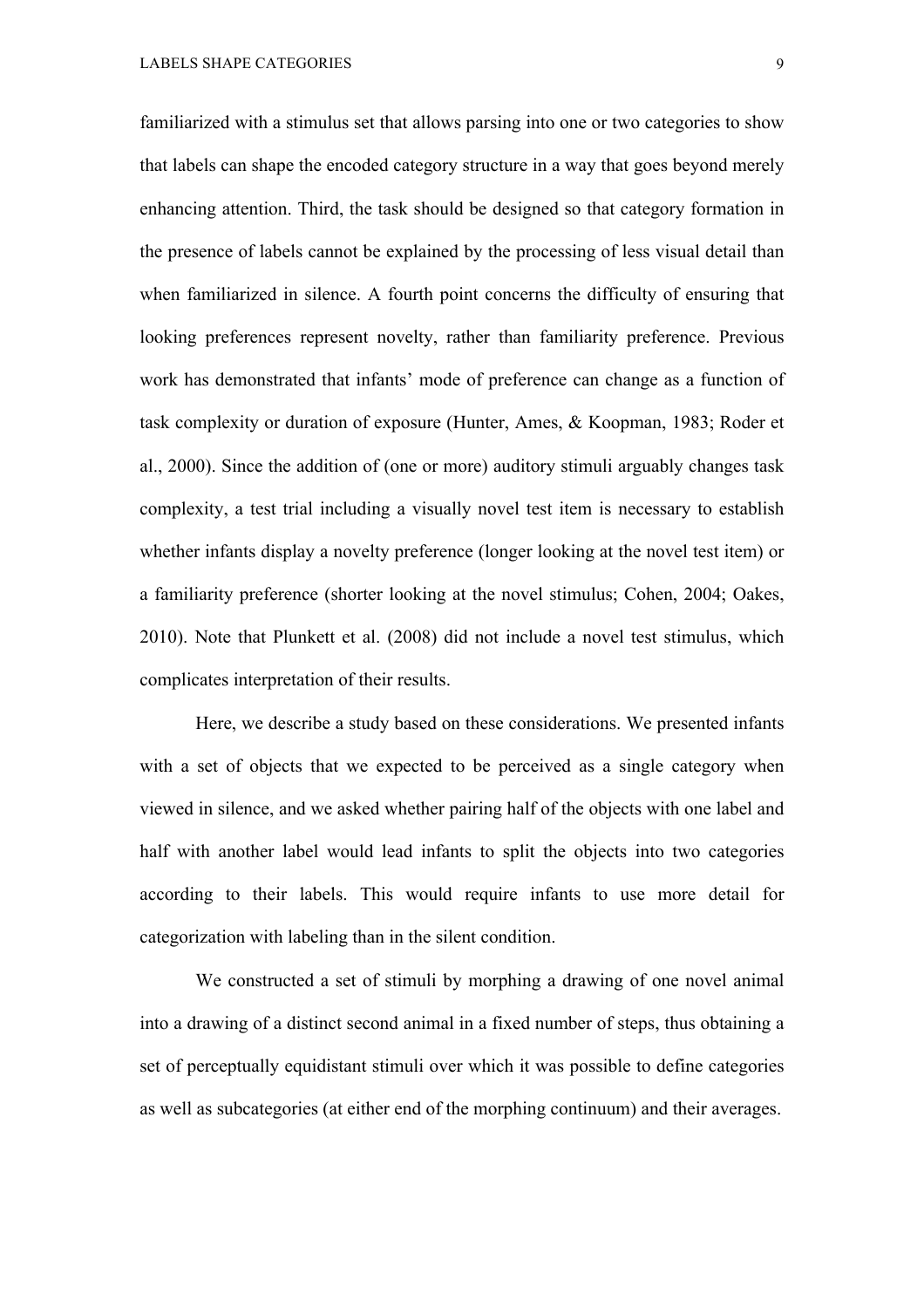The overall logic of our study followed that of Younger (1985), but differences between objects were here not based on the variation in distinct features but on a holistic difference achieved by the morphing process. Infants were familiarized with eight objects, either in silence, with one or with two labels. If labels serve to constructively shape category structure infants should form a single category comprising all stimuli when familiarized in silence or when accompanied by a single label, but form two categories when two distinct labels are provided.

#### **Experiment 1**

## **Method**

## *Participants*

Sixty-three full-term 10-month-old infants participated in this study (mean age: 302 days, 28 girls). Infants were randomly assigned to either a silent (N=20), a two-label  $(N=20)$ , or a one-label  $(N=23)$  condition. One additional infant was tested but excluded due to technical problems. Infants were recruited on a voluntary basis via local advertisements. Informed consent was received from the caregivers, and infants received a small gift for their participation.

*Stimuli and Design*

Visual Stimuli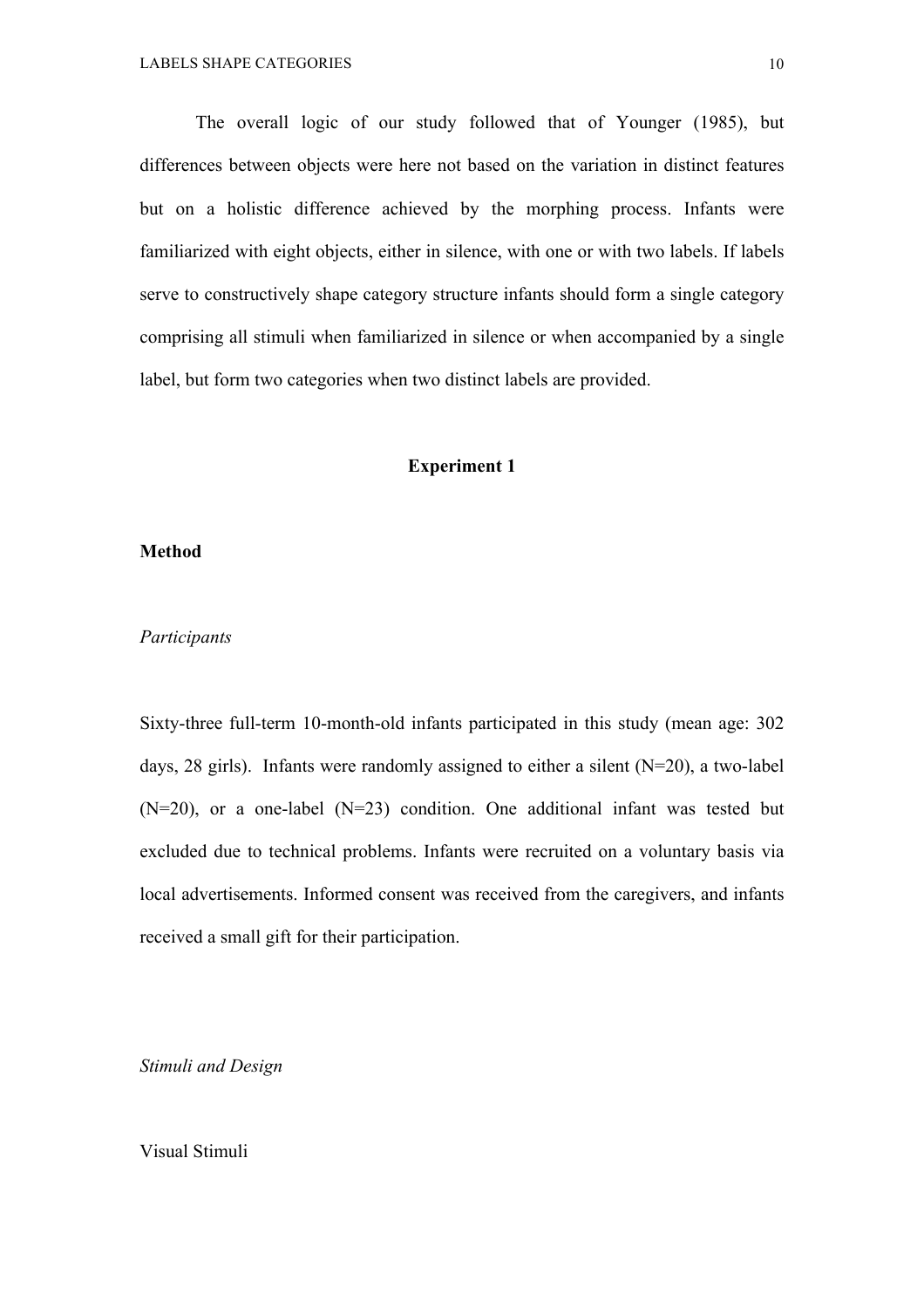The familiarization and test stimuli are depicted in Figure 1. All stimuli were obtained by morphing Stimulus 1 into Stimulus 19 in 18 steps using the software MorphMagic. To ensure discriminability of the individual exemplars, only every second morphed image was used in the familiarization set. The gap between stimuli 7 and 13 ensured that there was a visual grounding for a division into two separate subcategories (stimuli 1, 3, 5, 7 and 13, 15, 17, 19, respectively). Choice of test stimuli followed the design of Younger's (1985) study. It was assumed that infants forming one broad category would find the overall average stimulus (here, stimulus 10) less novel than more peripheral stimuli (here, stimuli 4 and 16). Conversely, infants who form two categories should find the overall average more novel because it falls between the categories, but should not show preference for the peripheral stimuli because they now fall into the center of each of the two categories. A novel test animal was constructed to establish whether infants were showing novelty or familiarity preference at test.

The familiarization stimuli were depicted against a white background and presented either on the left or the right half of the screen (counterbalanced such that no regular structure emerged). Stimuli subtended approximately 16 degrees visual angle on screen. About half of the infants saw the stimuli facing left, the other half saw them facing right. The test stimuli were depicted pairwise facing in the same direction as the familiarization stimuli, either depicting the overall average (10) next to one of the subcategory averages (4 or 16), or depicting one of the average objects (10, 4 or 16) alongside the novel animal. This novel animal had been constructed to have the same configuration as the overall average (10), but different individual features. Features were chosen to correspond to those that were relevant to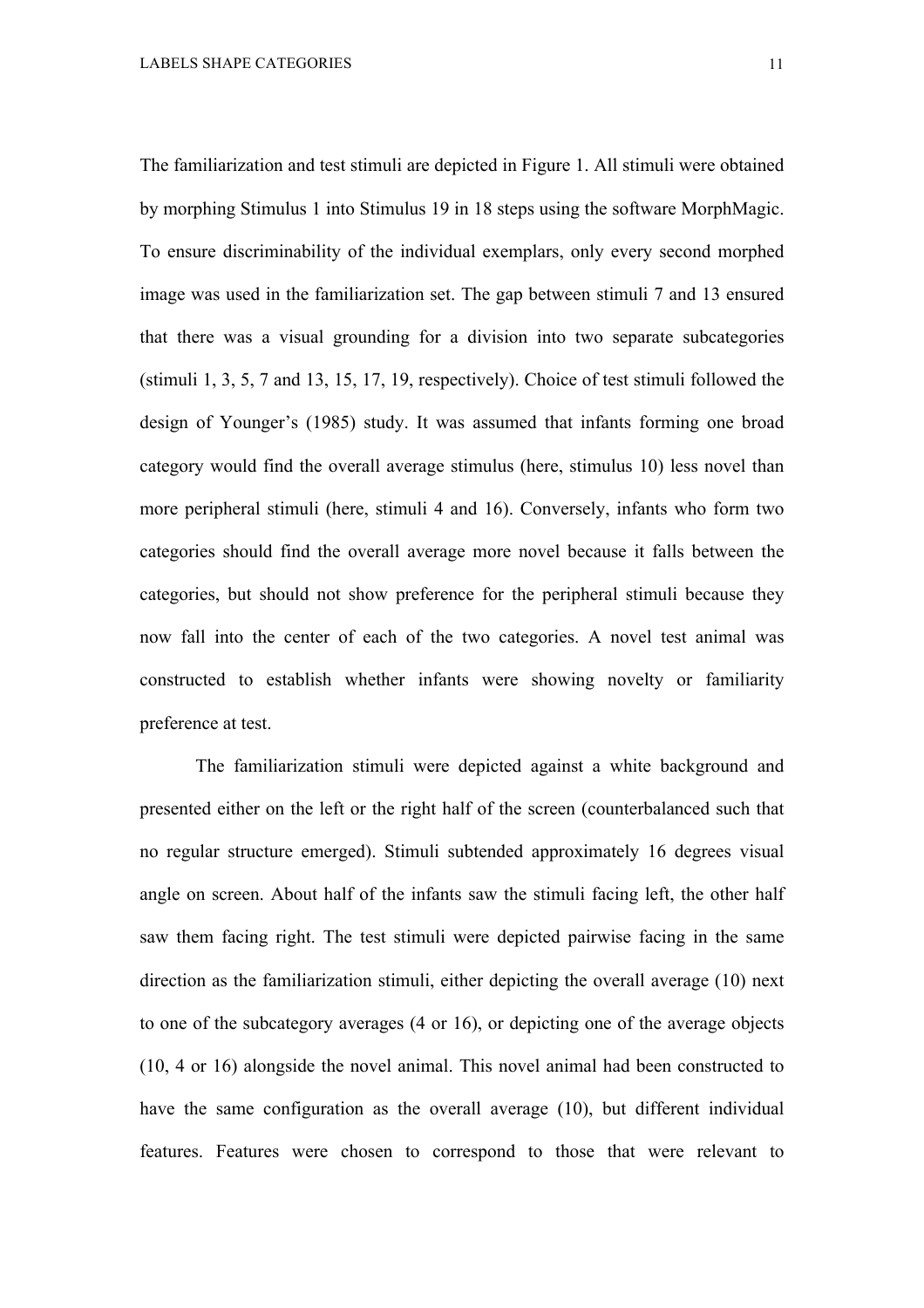discriminate original animal drawings that served as the basis for morphing (e.g. tail, feet, ornament on tummy, wings, head shape), but looked different enough to be easily discriminable.

============= Figure 1 here =============

Auditory stimuli

The auditory stimuli were the phrases "Look, a geepee!" and "Look, a boota!" recorded digitally from a female native speaker of British English in enthusiastic, infant-directed speech. The label ("A geepee!"/ "A boota!") was repeated twice, thus occurring three times per stimulus. The onset of the first auditory phrase was at 2000 ms after the onset of the visual stimulus, with the labeling phrase ("A geepee/boota!") repeated at 5000 and 8000 ms after stimulus onset. In the two-label condition, half of the infants heard the label "geepee" with stimuli 1, 3 ,5 ,7 and the label "boota" with stimuli 13, 15, 17, 19, and vice versa for the other half of the infants. In the one-label condition, half (N=12) the infants heard "geepee" paired with all eight stimuli, and the other half heard "boota" with all eight stimuli.

#### *Procedure*

After a warm-up phase during which the experimenter explained the procedure and obtained written consent, infants were seated in the parent's lap at a distance of approximately 65 cm from a 22-inch screen. A 9-point calibration sequence was used to calibrate a Tobii X120 remote eye tracker (sampling frequency: 120 Hz, system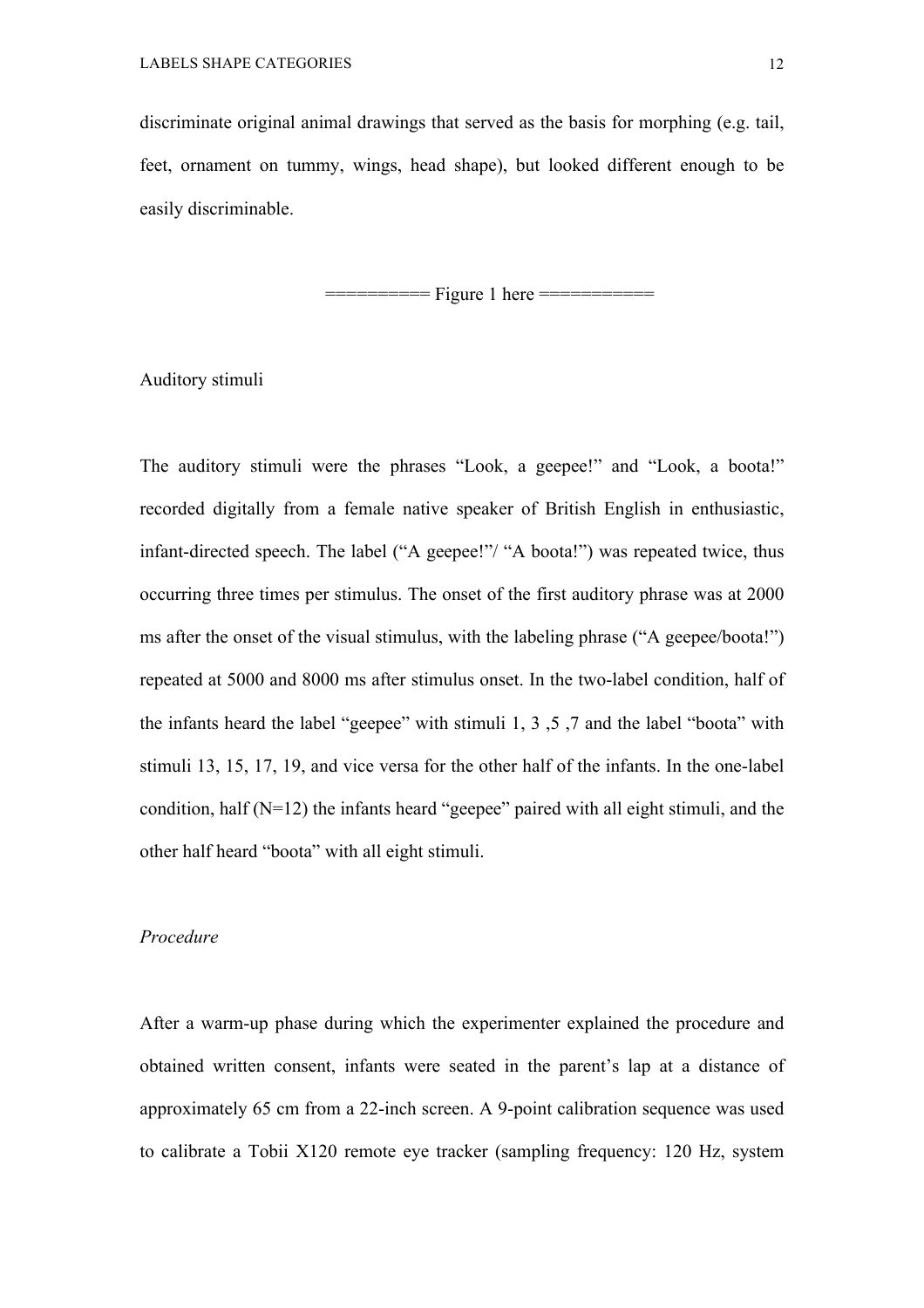accuracy: 0.5 degrees). During this procedure, a small animated object with accompanying sound was displayed at 9 locations (left, center and right for top, middle and bottom row) on the screen. Calibration was repeated up to 3 times, or until all 9 points had been calibrated successfully.

After the calibration procedure infants were presented with the 8 familiarization stimuli, shown in a pseudo-randomized order for on average 9750 ms (SE=22) each. Individual sequences were obtained by using 3 latin squares of 3 pseudo-random sequences, ensuring that no more than 3 consecutive stimuli were from the same subcategory. In the label conditions infants heard the labels as described above. Prior to the first trial, and in between all following trials, small animated video clips were shown at the center of the screen to direct infants' attention to this location. Their duration varied between 800 ms and 1800 ms.

The familiarization phase was followed by a test phase, consisting of 6 trials of 10 s each. The first and second, third and fourth, and fifth and sixth test trials were identical apart from left/right positioning of the test stimuli. The first two test trials always paired the overall average (stimulus no. 10) with one of the subcategory averages (nos. 4 or 16, counterbalanced). The order of test trials 3/4 and 5/6 was counterbalanced: these presented the infant with (a) the novel item paired with the overall average, and (b) the novel item paired with the same subcategory average that was used on test trials 1 and 2 (i.e. each child either saw the subcategory average no. 4 on test trials 1, 2 and either 3 and 4 or 5 and 6, or they saw subcategory average no. 16 on these four trials). The reason for always presenting the pair of overall average and subcategory average at the start of the test phase was that this is the most sensitive contrast and needs to be presented while infants are at the peak of familiarity with the target stimuli. In particular, there is the possibility that once the novel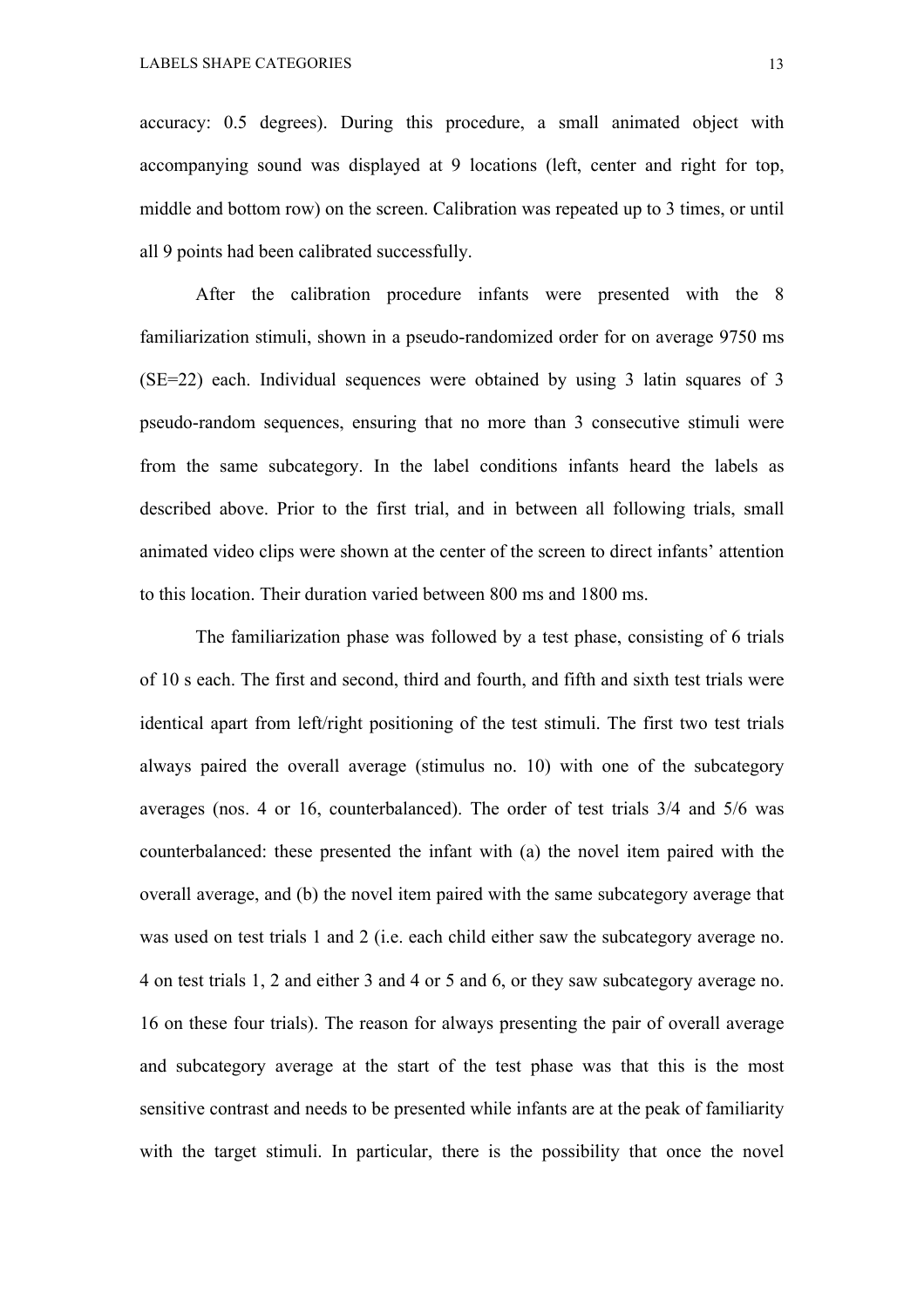stimulus has been presented the overall average and subcategory averages will appear equally uninteresting to the participant, regardless of the category structure established by the end of familiarization.

The location (left/right) of the items on test trials 1, 3 and 5 was counterbalanced across infants. The test trials were silent in all conditions.

### **Results**

#### *Looking time during familiarization*

In order to assess whether familiarization had occurred we compared average looking times during the first four and the last four familiarization trials in all three conditions. The data were submitted to a mixed 2-way ANOVA with between-subjects factor Condition (silent, two-label, one-label) and within-subjects factor Block (Block 1: trials 1-4 vs. Block 2: trials 5-8). There were significant main effects of Condition (*F*(2,60)=15.357, *p*<.001) and Block (*F*(1,60)=14.563, *p*<.001). The interaction between Condition and Block was not significant (*F*=0.087, *p*=.917). Post-hoc tests confirmed that infants in both label conditions had longer looking times than those in the silent condition (Two-label: *M*=8275 ms, *SE*=280; One-label: *M*=8274 ms, *SE*=271; Silent: *M*=6249 ms, *SE*=271, both *p*<.001, Bonferroni-adjusted). Looking times between one- and two-label conditions did not differ significantly  $(p=0.59)$ . This result is consistent with previous studies showing longer looking under auditory input than in silence (Robinson & Sloutsky, 2007). Further, average looking times during Block 1 (*M*=7763 ms, *SE*=160) were higher than those during Block 2 (*M*=7113 ms, *SE*=189; *p<.001,* Bonferroni-adjusted), as demonstrated by a paired t-test on the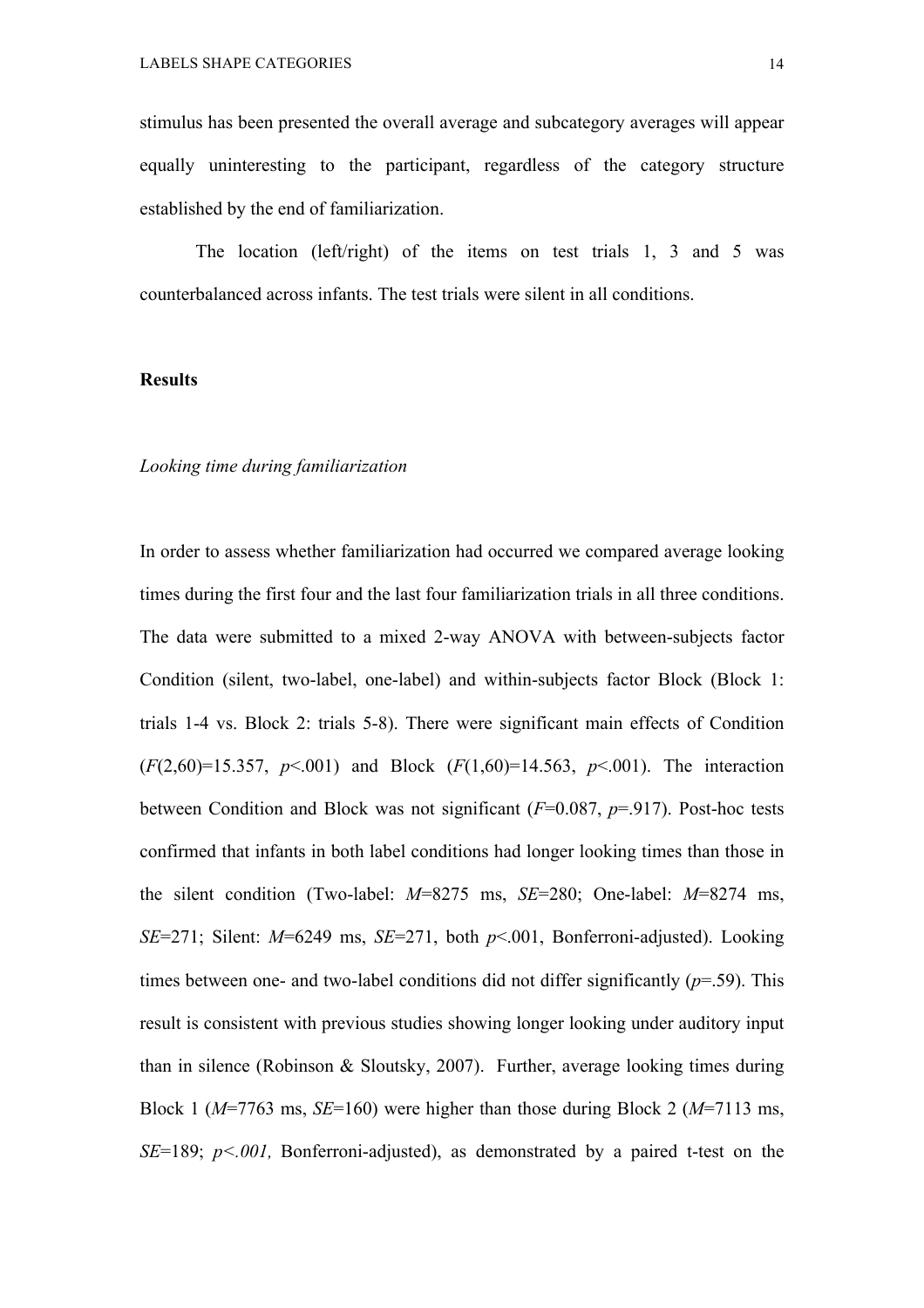collapsed data. This indicates that infants across all conditions had become familiarized by the end of the familiarization phase.

=========== Table 1 here ============

## *Preferential looking during test trials*

Test trial results are given in Table 1. For the first two test trials, a preference score for the overall average object was obtained for each infant by dividing the total looking time at the overall average object (no. 10) by the total looking time on that trial. For the remaining four test trials, a novelty preference score was obtained for each infant by dividing the looking time at the novel object by the total looking time on that trial. Preference scores for each pair of test trials (1 and 2, 3 and 4, 5 and 6) were calculated as the average between the two.

A mixed effects ANOVA with between-subjects factor Condition (silent, twolabel, one-label) and within-subjects factor Test trial (novel vs. overall average, novel vs. subcategory average) revealed a significant interaction of Condition and Test trial  $(F(2, 59) = 4.96, p = .010).$ <sup>1</sup> The main effects of Condition  $(F(2, 59) = .467, p = .629)$ and Test trial  $(F(1,59) = .013, p = .91)$  were not significant. Planned comparisons against chance (0.5) were conducted for each test trial in order to test whether infants preferred one of the stimuli over the other. In the silent condition infants showed no preference for either stimulus when the subcategory averages and overall average stimuli were paired  $(t(19)=0.67, p=.512)$ . Similarly, there was no looking preference in the pairing of the novel stimulus and the subcategory average  $(t(18)=1.1, p=.27)$ . However, infants exhibited a preference for the novel stimulus when it was paired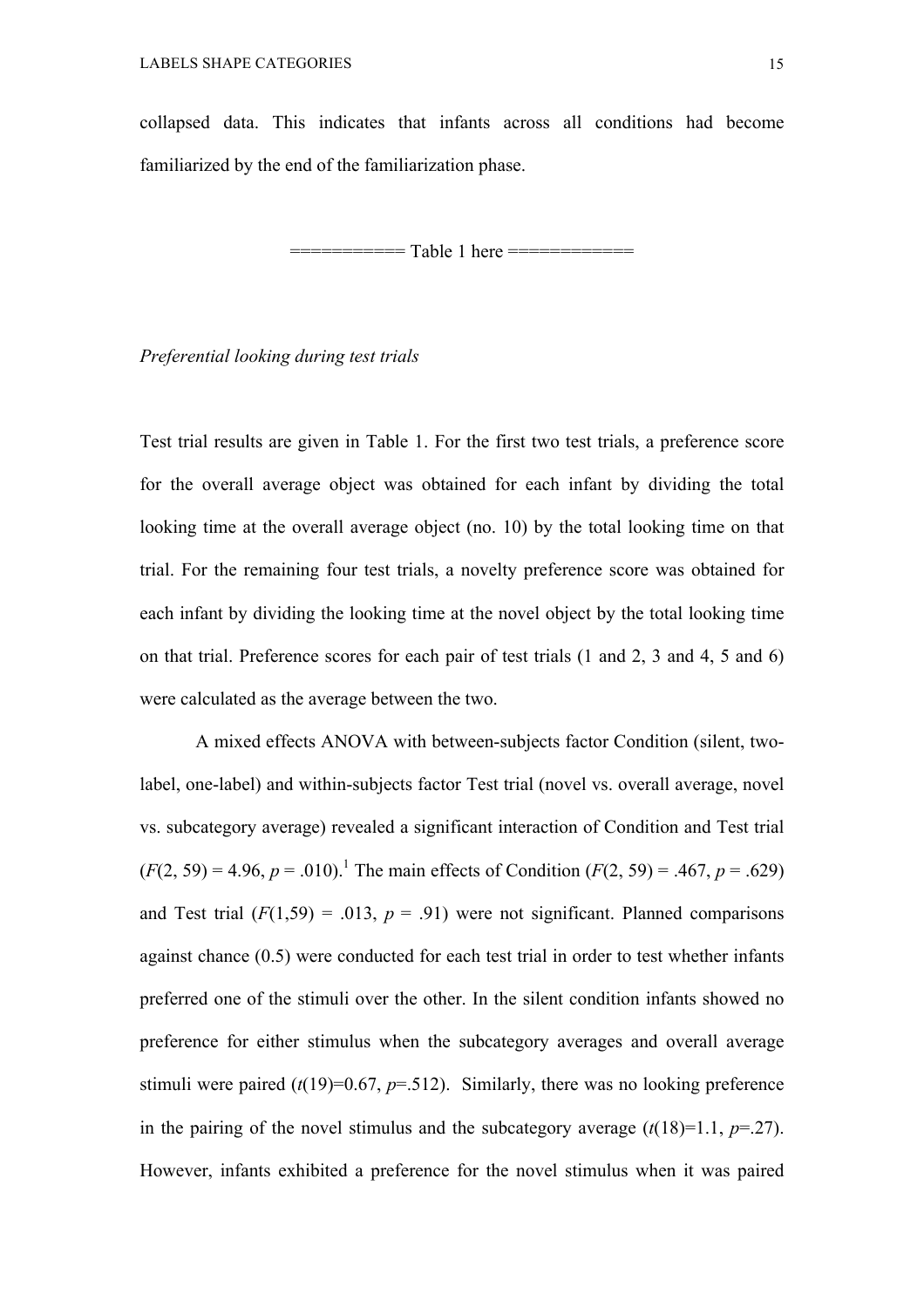with the overall average stimulus  $(t(18)=4.36, p<.001, d = 1.0)$ . This looking pattern indicates that the overall average, but not the subcategory averages, were more familiar than the novel exemplar. These results therefore indicate that in the silent condition infants formed a single category.

In the two-label condition, results for test trials 1 and 2 again showed no preference for either item  $(t(19)=0.279, p=.78)$ . For the remaining test trials, the results from the silent and one-label conditions were reversed: infants showed no preference when the overall average and novel item were paired  $(t(19)=0.79, p=.43)$ , but had a preference for the novel stimulus when paired with the subcategory averages ( $t(19)=4.17$ ,  $p<.001$ ,  $d = .94$ ). These results indicate the formation of two categories in the two-label condition, resulting in the subcategory averages being perceived as familiar and the overall average stimulus as novel.

Results in the one-label condition resembled the silent condition: with no preference on the first two test trials  $(t(22)=0.97, p=.34)$ , infants exhibited a significant novelty preference for the novel test item when it was paired with the overall average  $(t(22)=2.57, p=.017, d = .54)$ , but not when it was paired with the subcategory averages  $(t(22)=0.438, p=.66)$ . As in the silent condition, this pattern of results indicates that the infants formed one category when all objects were paired with the same label.

Taken together, these results indicate that infants in the silent condition and in the one-label condition formed a single category comprising all eight familiarization items, but they formed two categories when the objects were paired with two labels.

## **Discussion**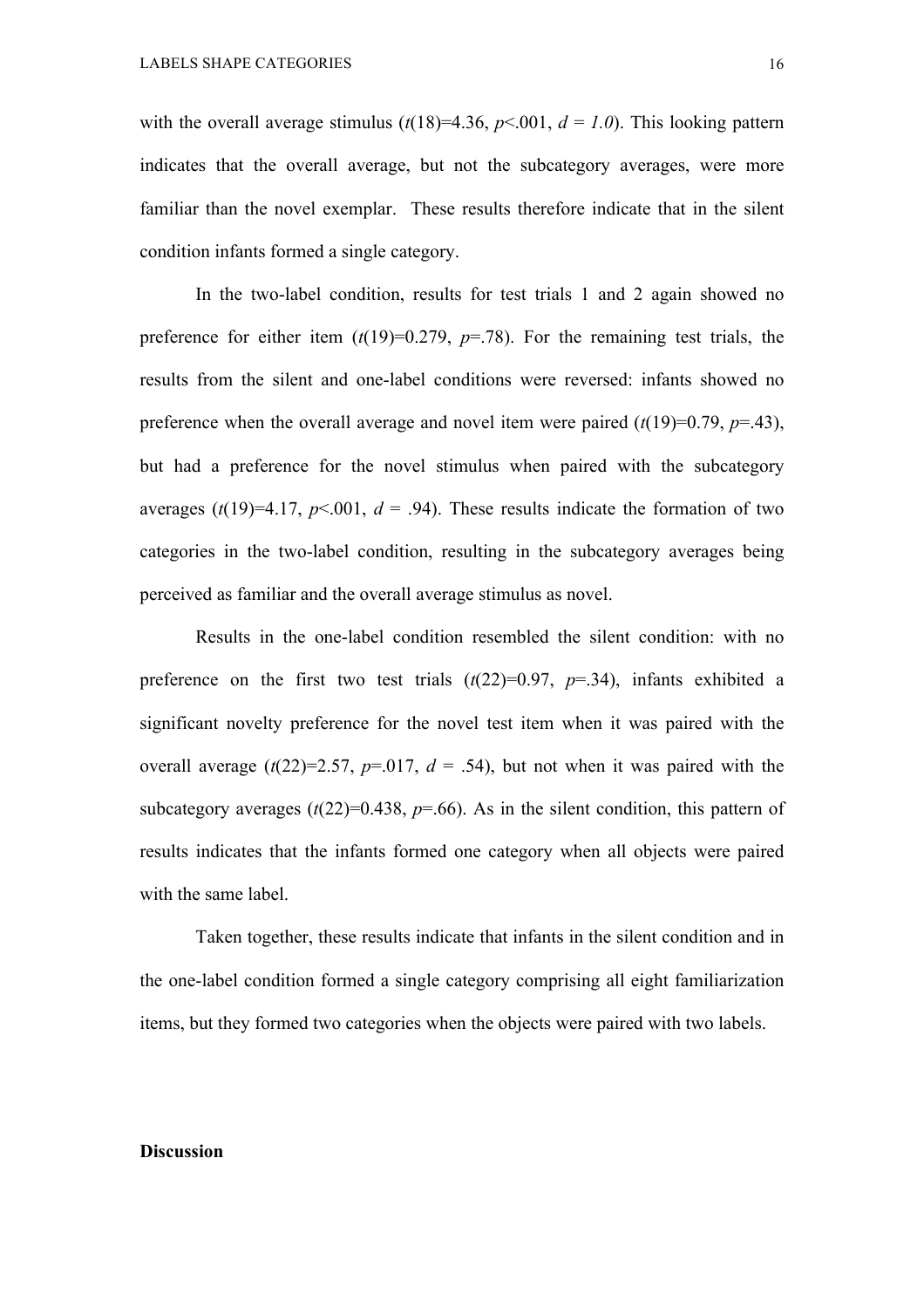Experiment 1 showed that infants formed a single category when objects were presented in silence and when they were paired with a single label. In contrast, infants split this category in two when the objects were paired with two distinct labels. Infants who were familiarized with the visual stimuli in silence appeared to accept a large variety of head shapes, leg types and body posture as possible realizations of the target category. Infants' preferences during the test phase indicated that in the silent condition they integrated all of the different familiarization exemplars into a single category representation whose prototype was the overall average (see also Younger & Gotlieb, 1988, for evidence that infants form prototype representation for perceptual categories). In contrast, infants distinguished between the two subsets at either end of the morphing continuum when the same objects were accompanied by two different labels, forming two more restrictive, exclusive categories. If this result were due to labels merely enhancing visual processing overall (i.e. the trials simply being more interesting in the presence of speech) we would expect two categories to be formed regardless of how many different labels accompanied the visual stimuli. This is not the case – when a single label was presented with all stimuli infants formed just one large category. Our results therefore suggest that infants tracked the correspondences between labels and object features. Furthermore, the current pattern of results is incompatible with the auditory overshadowing hypothesis which predicts that visual processing in the presence of labels is less detailed than in silence: in order to form two categories infants had to process more detailed visual information to enhance the perceptual difference between the objects in the two subcategories. In particular our findings indicate that the condition with the largest amount of novel auditory stimulation (two novel labels) leads to the most detailed representation (two separate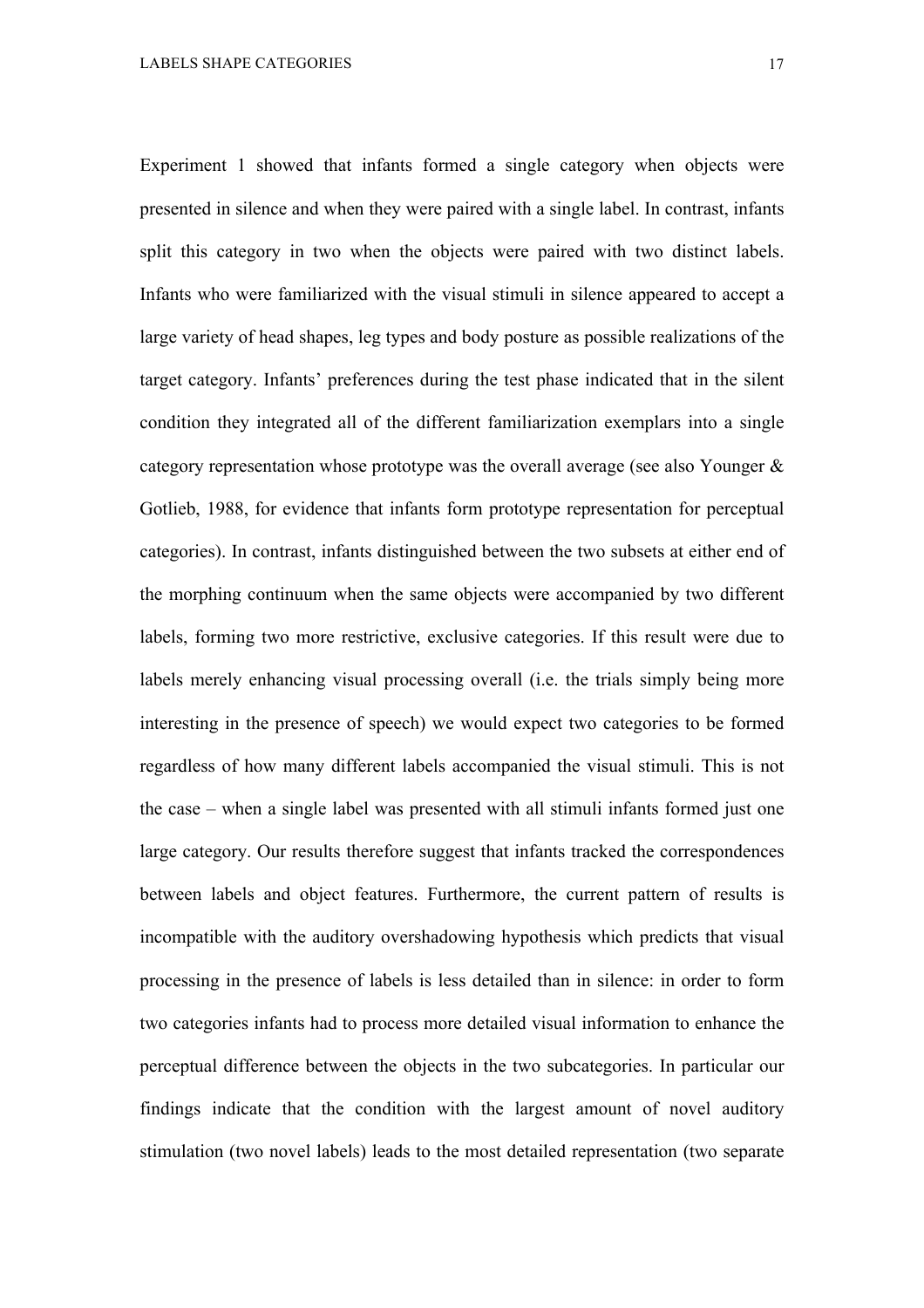subcategories). Together, these results therefore provide unequivocal evidence that labels can have a constructive role in category formation in infants prior to their first productive use of language.

One open question with regard to the infants' performance on the test trials is why infants in all three conditions did not exhibit any preference on the first two test trials contrasting the overall and subcategory averages. A possible explanation is that novelty preference depends on a sort of "feature pop-out". Since the stimuli were obtained using morphing, there were no clearly identifiable feature differences between stimuli presented side by side, i.e. between the overall average stimulus (no. 10) and the two subcategory averages (no. 4 or 16), respectively. It seems plausible that the lack of clear novelty could have prompted the infants to compare stimuli, resulting in overall similar looking times to both test items. Specifically, none of the stimuli used here (the overall average no. 10, and the subcategory averages no. 4 and 16) *violate* the familiarized category structure. Even if an infant has formed two categories during familiarization and the overall average (no. 10) is therefore perceived as relatively novel, the infant could attempt to integrate this stimulus into the previously constructed category structure by merely extending the category boundaries, without needing to completely re-form the categories. Similarly, if the infant has formed one category, the subcategory average is not implausible as a category member but merely further away from the overall category average.

Infants' looking patterns on test trials containing a novel stimulus suggested competition effects between the two test stimuli presented side-by-side: pop-out of the features of the novel stimulus creates a novelty effect, and if the other stimulus is perceived as highly familiar it presents no competition to the novel item. In contrast, if the other item is perceived as less familiar infants will spend time exploring the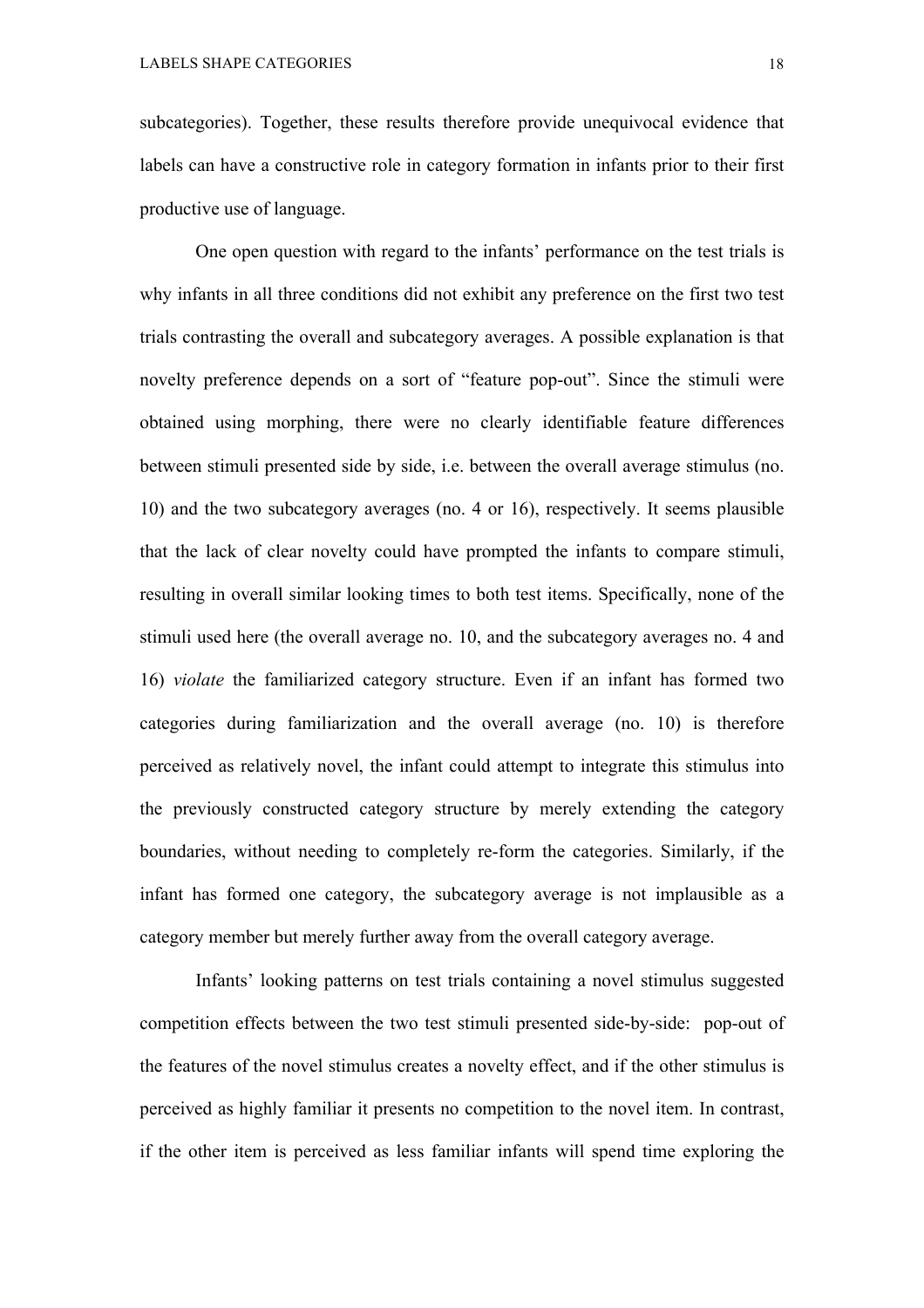novel stimulus but also scan the other item because more processing is necessary to incorporate it into the established category. In other words, competition between the test items, or lack thereof, here reveals how different category boundaries have been formed.

One remaining open question is whether the observed constructive effect for labels in category formation is specific to language or if it extends to other forms of auditory input. In the work by Waxman and colleagues (Balaban & Waxman, 1997; Ferry et al., 2010; Fulkerson & Waxman, 2007) labels were contrasted with tone sequences and differential effects were found. However, as discussed above, these differences were interpreted by Sloutsky and colleagues as being due to the different familiarity of speech sounds and non-speech sounds. Even in studies that did not find positive effects for labels, non-linguistic sounds had a more detrimental impact than labels (Robinson & Sloutsky, 2007). Finally, the study by Plunkett et al (2008), which is the so far best controlled study, did not involve a non-speech sound condition. Therefore, in order to establish whether labels take a special role in shaping visual categories we tested an additional group of infants on a non-linguistic sound condition.

## **Experiment 2**

The design and procedure for this experiment were identical to the 2-label condition in Experiment 1, except that instead of auditory labels non-language sounds were played.

### **Method**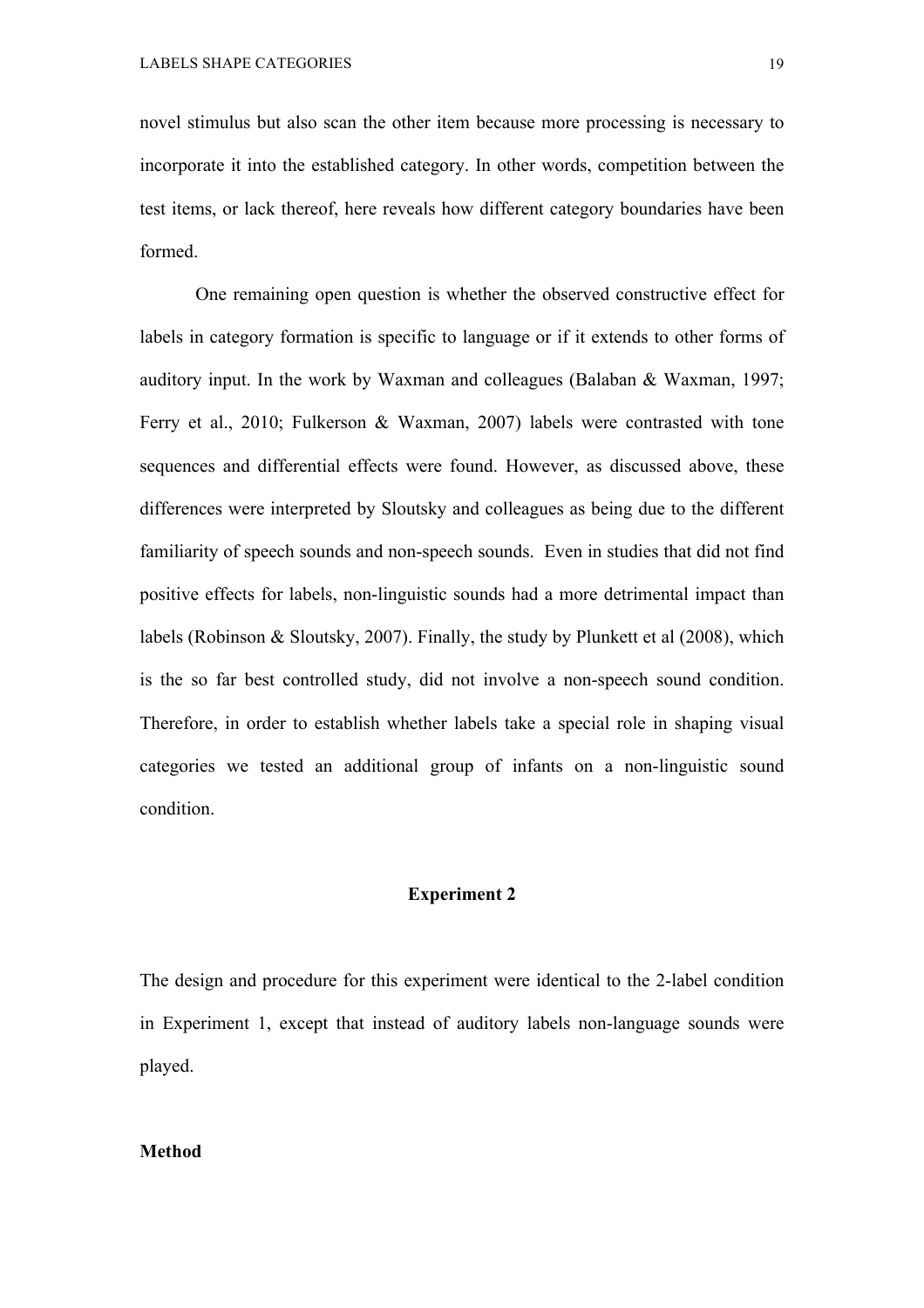## *Participants*

Seventeen 10-month-old infants participated in this study (mean age: 300 days, 8 girls). Six further infants were excluded due to fussiness (1) or technical problems (5).

## *Materials*

The visual stimuli were the same as in Experiment 1. Two sounds were used: a tingling bell sound and a wooden xylophone tone sequence. Each sound lasted 1 s. Each sound was played three times during the presentation of a picture, starting at 2000 ms, 5000 ms and 8000 ms after stimulus onset. Half of the infants heard the bell sound with stimuli 1, 3 ,5 ,7 and the xylophone sound with stimuli 13, 15, 17, 19, and vice versa for the other half of the infants.

## *Procedure*

The procedure was identical to Experiment 1.

#### **Results**

#### *Familiarization*

A paired t-test on average looking times for Blocks 1 and 2 of familiarization (Block 1: Trials 1-4, Block 2: Trials 5-8) revealed that there was a trend for infants to begin to habituate by the second block of familiarization (Block 1:  $M = 6937$  ms,  $SE = 446$ ; Block 2:  $M = 5999$  ms,  $SE = 573$ ,  $t(16) = 2.033$ ,  $p = .059$ ). An ANOVA on the average looking time per trial was conducted to compare looking time during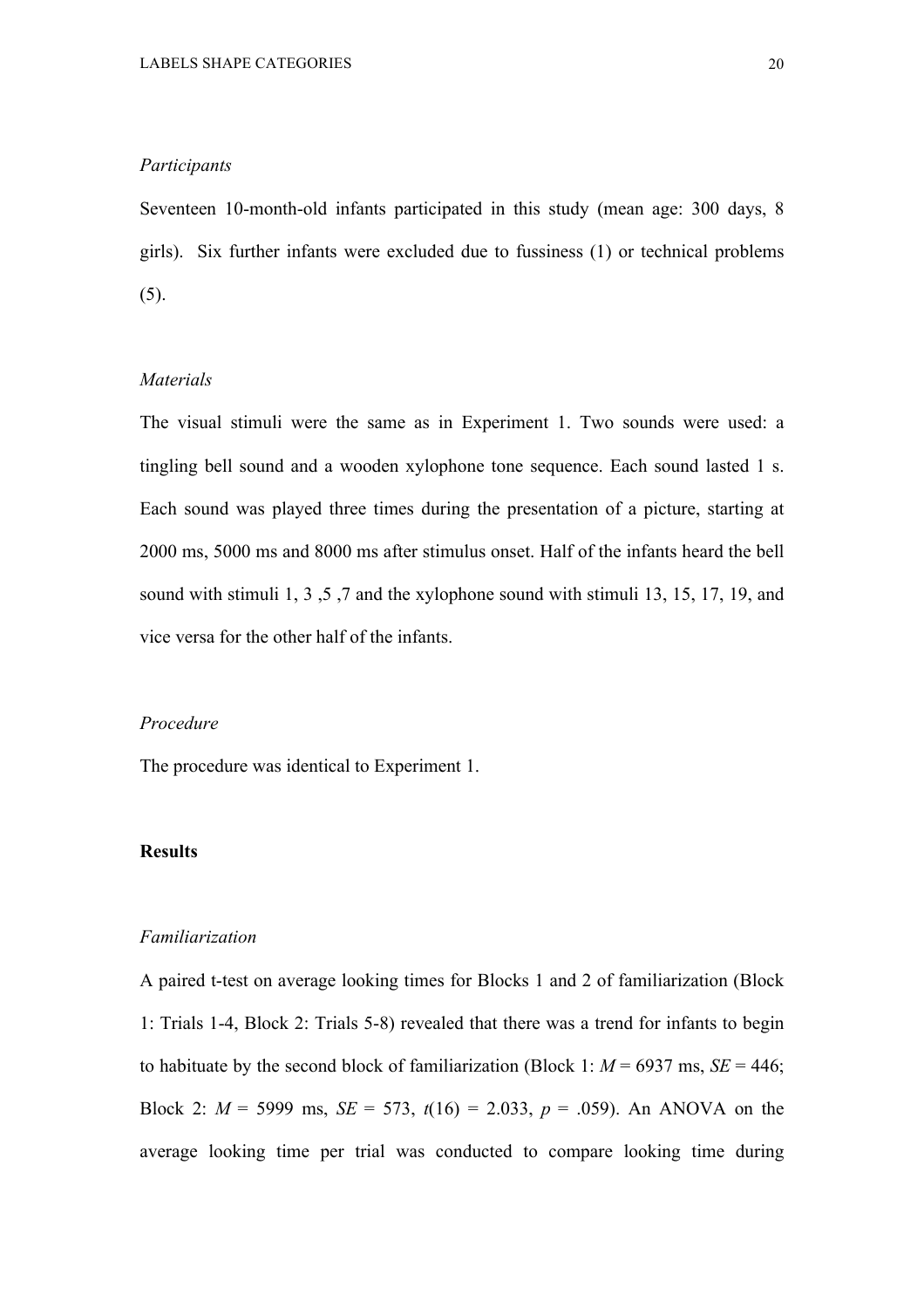familiarization in Experiment 2 with the conditions of Experiment 1. This revealed a significant effect of Condition  $(F(3,76) = 10.13, p = 0.0005)$ . Post-hoc comparisons showed that infants in Experiment 2 spent approximately equal amounts of time gazing at the stimuli ( $M = 6468$  ms,  $SE = 336$ ) as those in the silent condition of Experiment 1 ( $p > .99$ ), i.e. they exhibited shorter familiarization looking times than the infants in the labeling conditions (one label:  $p = .023$ ; two labels:  $p = .001$ ).

## *Test trials*

Looking preference scores for all test trials are shown in table 1. Test trials and calculation of looking preferences were the same as in Experiment 1. For test trials 1 and 2 (overall average vs. subcategory average) a the preference score did not differ from chance  $(t(16) = 1.48, p = .16$ , two-tailed). In test trials pairing the novel with the overall average stimulus there was a marginally significant preference for the familiar item, i.e. the overall average, over the novel item  $(t(16) = 2.01, p=0.061, d = -0.49)$ . On the test trials pairing the novel stimulus with a subcategory average infants did not reliably prefer either stimulus on these two test trials (t-test on average preference scores:  $t(16) = 1.13$ ,  $p = .28$ ). In summary, infants' results differed from those found in Experiment 1. The marginal familiarity preference exhibited when the novel stimulus was paired with the overall overage stimulus indicates that infants formed a single category in the two-tone condition of Experiment 2.

### **Discussion**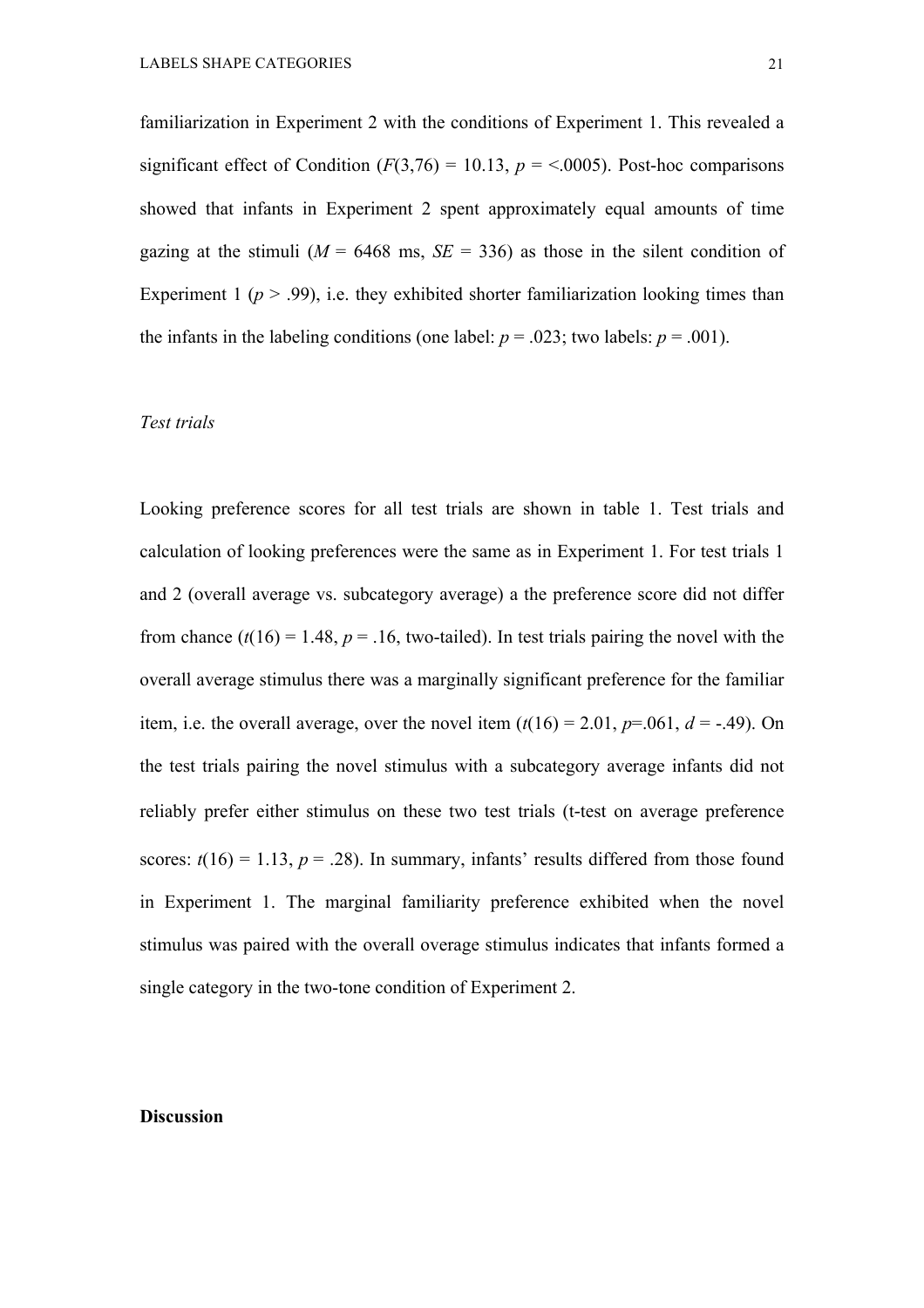The two-label condition in Experiment 1 revealed that pairing objects from a single category with two labels led infants to split the category into two separate categories. Pairing the visual stimuli with two non-linguistic tones did not have the same effect. The only (marginal) preference shown by the infants was one for the overall average when it was paired with the novel item. This looking pattern can only be interpreted as a familiarity preference. As described above, familiarity preferences can occur when the familiarization stimuli are complex and/or infants have not become sufficiently familiarized during training.

In line with our interpretation of the results in Experiment 1, we have to interpret the familiarity preference here as indicative of infants forming a single category over the familiarization stimuli. This means that despite the presence of two distinct auditory stimuli infants are not persuaded that there are two visual categories – in contrast to the label condition, where their category representation was guided by the structure provided by the labels.

This result is compatible with the auditory overshadowing hypothesis in the sense that infants (a) seem to struggle with category formation, as indicated by the marginal results on familiarization and test preference, and (b) do not use the auditory stimuli to group the visual objects. Non-linguistic tone stimuli, unlike labels, therefore appear to interfere with infants' processing of visual material. While category formation *per se* does not appear to be disrupted in Experiment 2, the finding is consistent with results from previous studies that showed that non-linguistic sounds do not facilitate category formation (Balaban & Waxman, 1997; Fulkerson & Waxman, 2007; Ferry et al., 2010, Robinson & Sloutsky 2007a; Sloutsky & Robinson, 2008).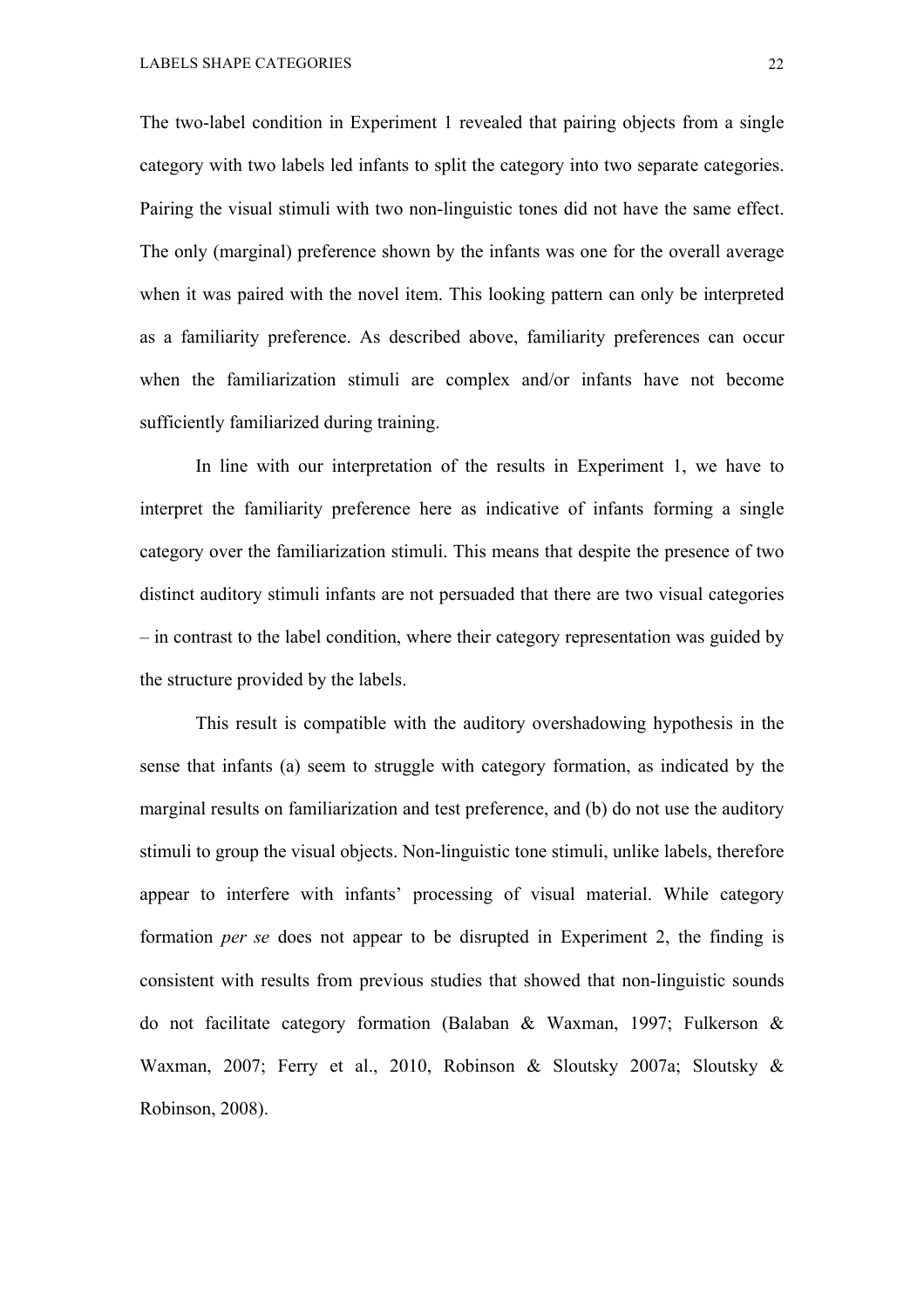#### **General Discussion**

Our aim in this paper was to investigate how object labels interact with visual information during category formation in preverbal 10-month-old infants. While a body of literature exists that has addressed this question we argued that methodological considerations left the results of these studies inconclusive. We argued that in order to investigate whether labels can constructively guide category formation and override visual similarities in young infants it is necessary to a) familiarize infants on a set of stimuli that could be parsed into one or two categories, b) test infants under varying labeling conditions (silence, one and two labels), c) include a novel test stimulus to ascertain whether at test infants show a novelty or a familiarity preference, and d) construct the stimulus set so that the effects of labels cannot be explained as processing less visual detail than without labels. We presented a paradigm that incorporates these considerations, familiarizing infants on a stimulus set that could be grouped into one large or two smaller categories. We found that on presentation in silence or when all objects were paired with the same label, infants formed a single category. In contrast, when half the objects were paired with one label and the other half with another, infants formed two separate categories in line with how the objects had been labeled. Conversely, when the objects were paired with nonlinguistic sounds infants formed a single category, but exhibited familiarity preference. These results present clear evidence that in infants at the transition to language, labels interact with nonlinguistic information to constructively shape categories, and that these effects are specific to linguistic labels and do not extend to non-speech sounds.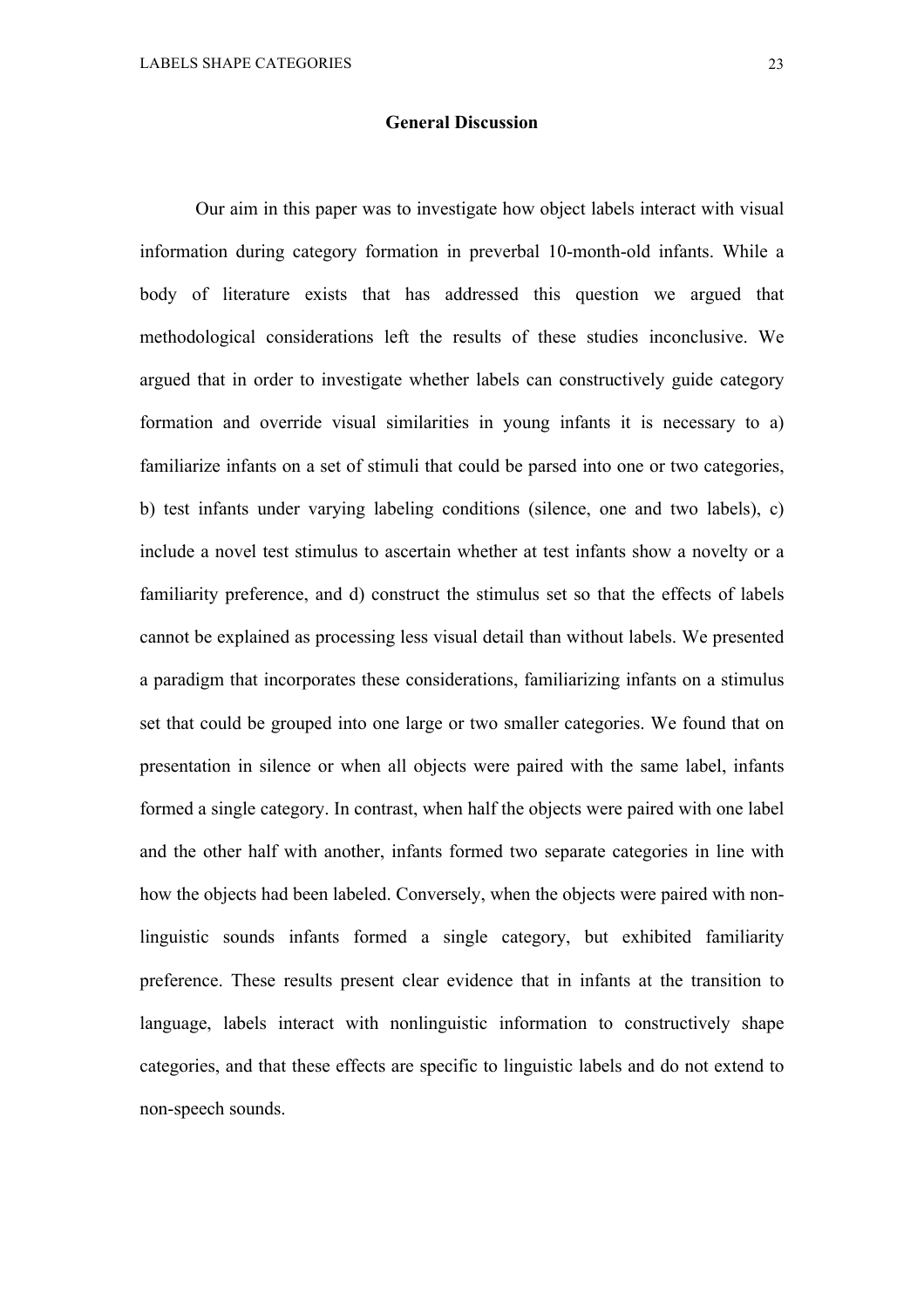The results of our studies reconcile arguments that sounds act to overshadow visual processing and that labels have a constructive effect on category formation. The results of Experiment 2 suggest that non-linguistic tones indeed interfere with visual processing so that infants did not form a category in the tone condition when in silence they did. However, whereas Sloutsky and colleagues (Sloutsky & Napolitano, 2003; Sloutsky & Robinson, 2008) argue that labels merely interfere less with visual processing than non-linguistic sounds but contribute nothing to category formation, our Experiment 1 clearly shows that labels do in fact constructively affect categorization. Therefore, depending on their nature, auditory signals can both interfere with and shape visual categories. Furthermore, recent results also indicate the temporal relationship between presentation of visual and auditory stimuli matters so that interference is especially strong when visual and auditory stimuli have a common onset (Althaus & Plunkett, 2015).

Some authors have discussed the role of labels in terms of whether they function as features that increase similarity between objects in a bottom-up manner (Sloutsky et al., 2007; Gliozzi et al., 2009) or whether they act in a referential manner, serving as "names" (Waxman & Gelman, 2009). Waxman & Markow (1995) described the role of labels as 'invitations to form categories' by highlighting common visual features, suggesting a top-down role for labels. Likewise, Waxman & Gelman (2009) argued that words are "referential" in nature, and as such are more than associates or perceptual features. Gliozzi et al. (2009), in contrast, demonstrated that even results such as those presented in Plunkett et al. (2008), which show a change in category formation based on label-object correlations, can be simulated with a connectionist model that treats labels as features.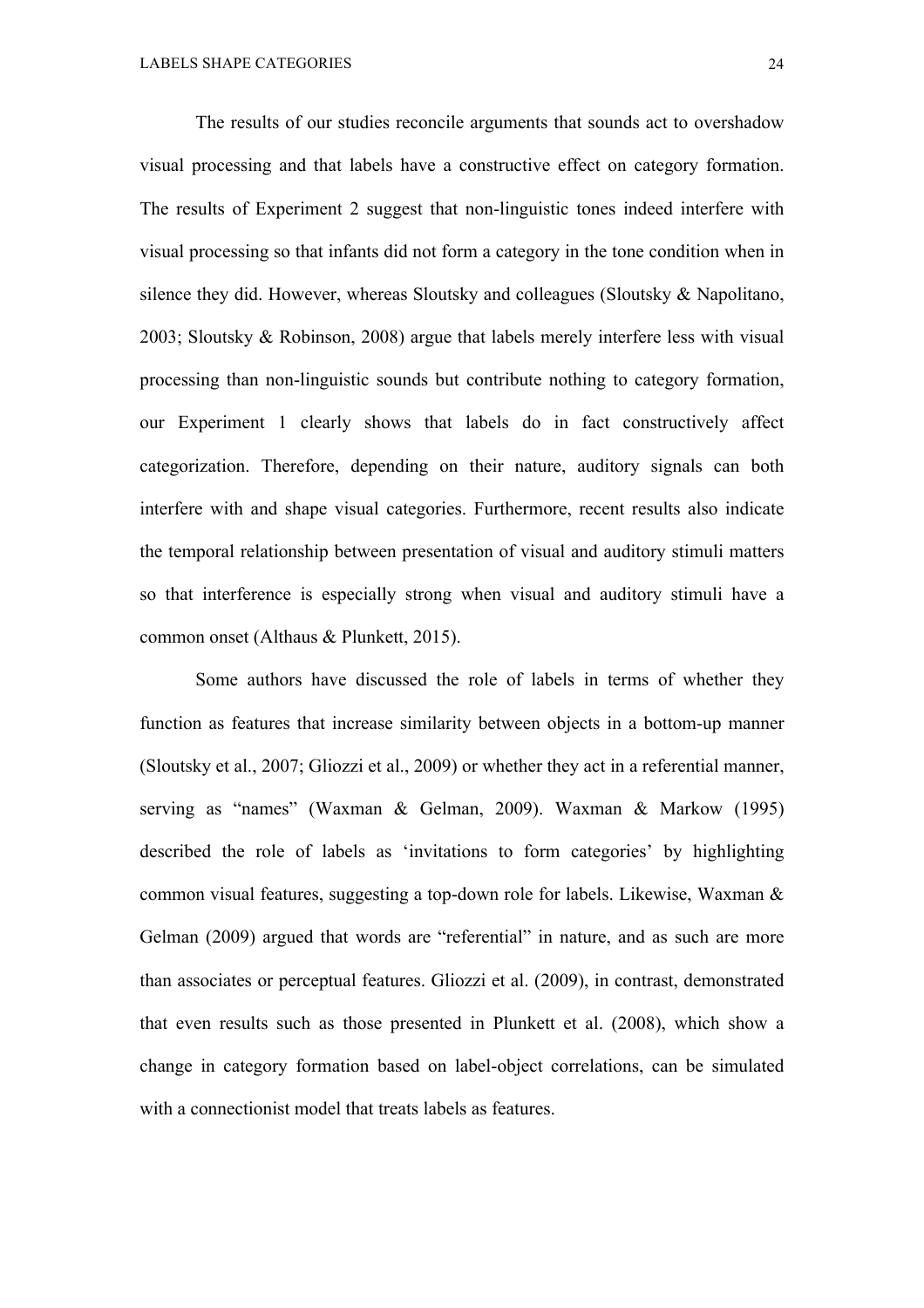In our study, labeling caused infants to use more restrictive criteria for a classification of two items as "similar" and effectively producing two smaller categories. The label therefore serves not so much as a mere additional feature, but instead it modulates the way in which visual features are used. As such our interpretation of the labels' role is somewhere between the extremes of "labels as features" and "labels as names" – labeling has a supervisory function in the sense that it modulates the processing of similarity, but whether this is enough to establish a "referential" relationship between the labels and objects in these infants at just 10 months remains open. This interpretation is in line with recent computational models (Althaus & Mareschal, 2013; Westermann & Mareschal, 2014) that simulate the role of words in the context of categorization. Althaus & Mareschal (2013) demonstrated how early interactions between word learning and learning about objects led to improved category representations compared to isolated learning, without labels explicitly acting as supervisory signals. The model by Westermann & Mareschal (2014) shows how labels can affect the similarity relations between objects in a topdown manner by warping the perceptual similarity space to increase perceptual distance between objects that have different labels. Such a mechanism could also account for the results presented here.

Our findings fit well with recent theories about interactions of language with other domains. While the strong Whorfian hypothesis of linguistic determinism (Whorf, 1956) has been largely discounted over the last few decades, newer research is gradually establishing links between language processing and perception or cognition in adult processing (Boroditsky, 2001; Lupyan, Rakison & McClelland, 2007; Lupyan, 2008a, b). In particular, the "label feedback hypothesis" (Lupyan, 2012) suggests that language modulates cognitive processes, benefitting for example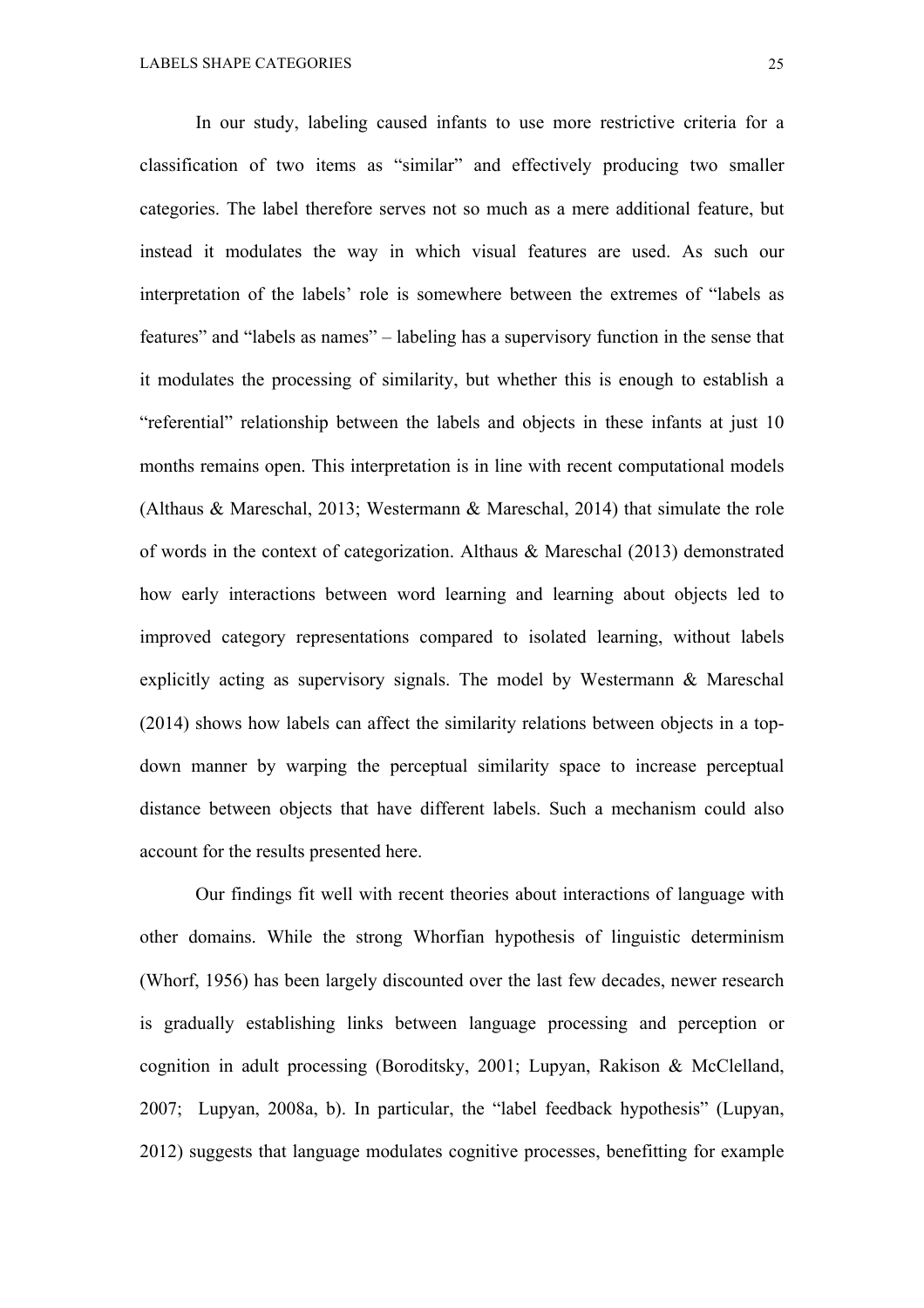visual search or recognition memory (Lupyan, 2008a, b). It seems likely that the effects we observe in the experiments presented here reflect early stages of these interactions between language and cognition.

To summarize, the studies presented in this paper show that labels have a constructive impact on category formation in preverbal infants: when a set of objects is accompanied by labels 10-month-old infants adapt their category structure in correspondence to how the objects are labeled. This ability necessitates a deeper processing of objects when they are paired with labels than when presented in silence, with different labels highlighting visual differences between objects. Our results further indicate that the effect of labels is not merely to enhance attention but that it is a constructive process in the sense that infants' categorization behavior was contingent on the number of labels they heard and that they aligned their categories with the labels. Object labels are thus powerful stimuli that are able to direct infants' attention to different visual dimensions in the construction of visual categories.

## **Acknowledgements**

This work was supported by Economic and Social Research Council UK grant RES-000-22-3394 awarded to Gert Westermann. We are grateful to the parents and infants who took part in this study.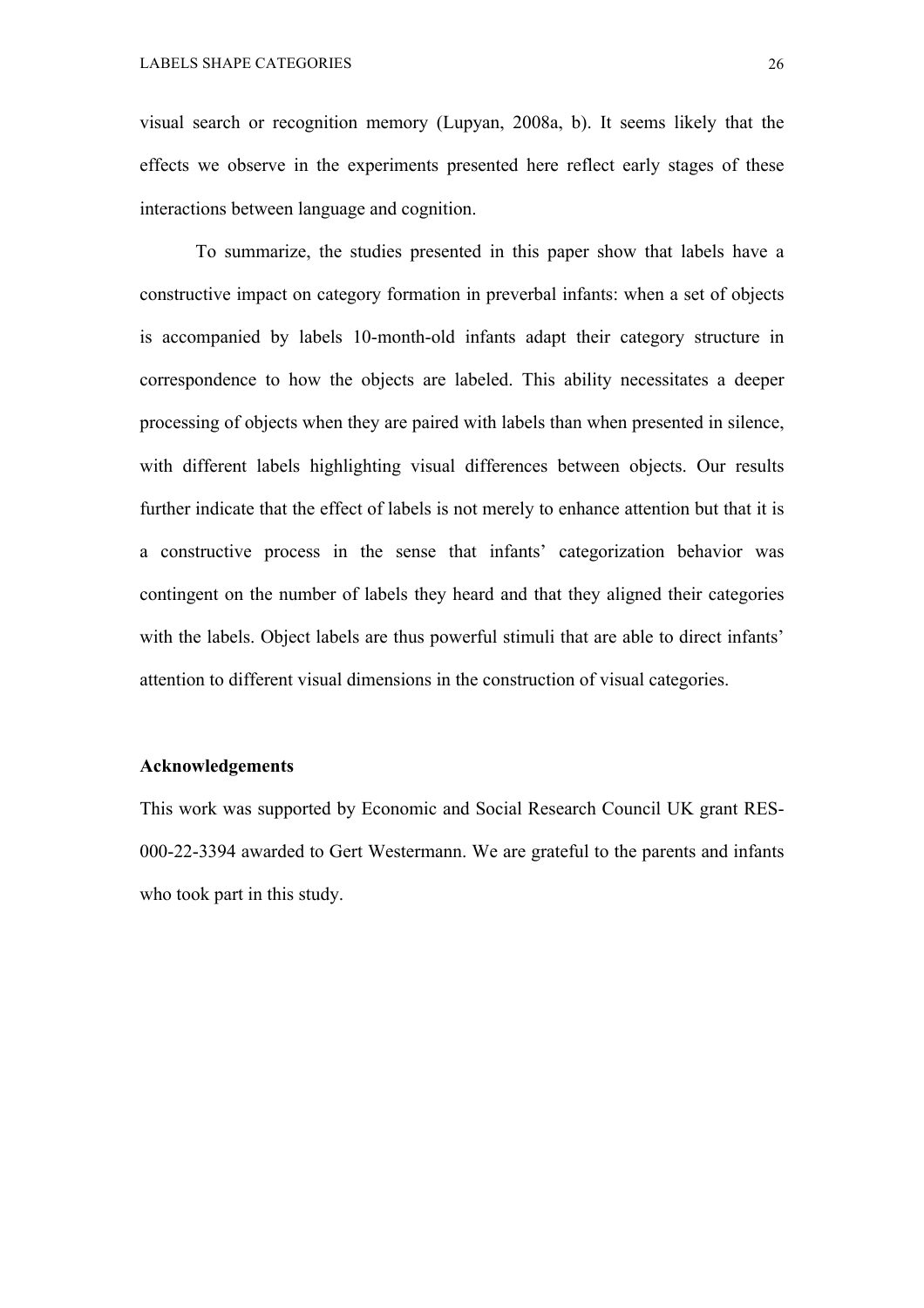#### **References**

- Althaus, N., & Mareschal, D. (2013). Modeling cross-modal interactions in early word learning. *IEEE Transactions on Autonomous Mental Development*, *5*(4), 288-297.
- Althaus, N., & Mareschal, D. (2014). Labels direct infants' attention to commonalities during novel category learning. *PloS one*, *9*(7), e99670.
- Althaus, N., & Plunkett, K. (2015). Timing matters: The impact of label synchrony on infant categorisation. *Cognition*, *139*, 1-9.
- Balaban, M. T., & Waxman, S. R. (1997). Do words facilitate object categorization in 9-month-old infants? *Journal of Experimental Child Psychology*, *64*(1), 3–26.
- Baldwin, D., & Markman, E. (1989). Establishing word-object relations: A first step. *Child Development, 60*, 381-398.
- Baumgartner, H. A., & Oakes, L. M. (2011). Infants' Developing Sensitivity to Object Function: Attention to Features and Feature Correlations, *Journal of Cognition and Development, 12*(3), 275–298.
- Behl-Chadha, G. (1996). Basic-level and superordinate-like categorical representations in early infancy. *Cognition*, *60*(2), 105–141.
- Booth, A. E., & Waxman, S. (2002). Object names and object functions serve as cues to categories for infants. *Developmental Psychology*, *38*(6), 948–957.
- Boroditsky, L. (2001). Does language shape thought? Mandarin and english speakers' conceptions of time. Cognitive Psychology, 43, 1–22.
- Burnham, D. K., Vignes, G., & Ihsen, E. (1988). The effect of movement on infants' memory for visual compounds. *British Journal of Developmental Psychology*, *6*(4), 351–360.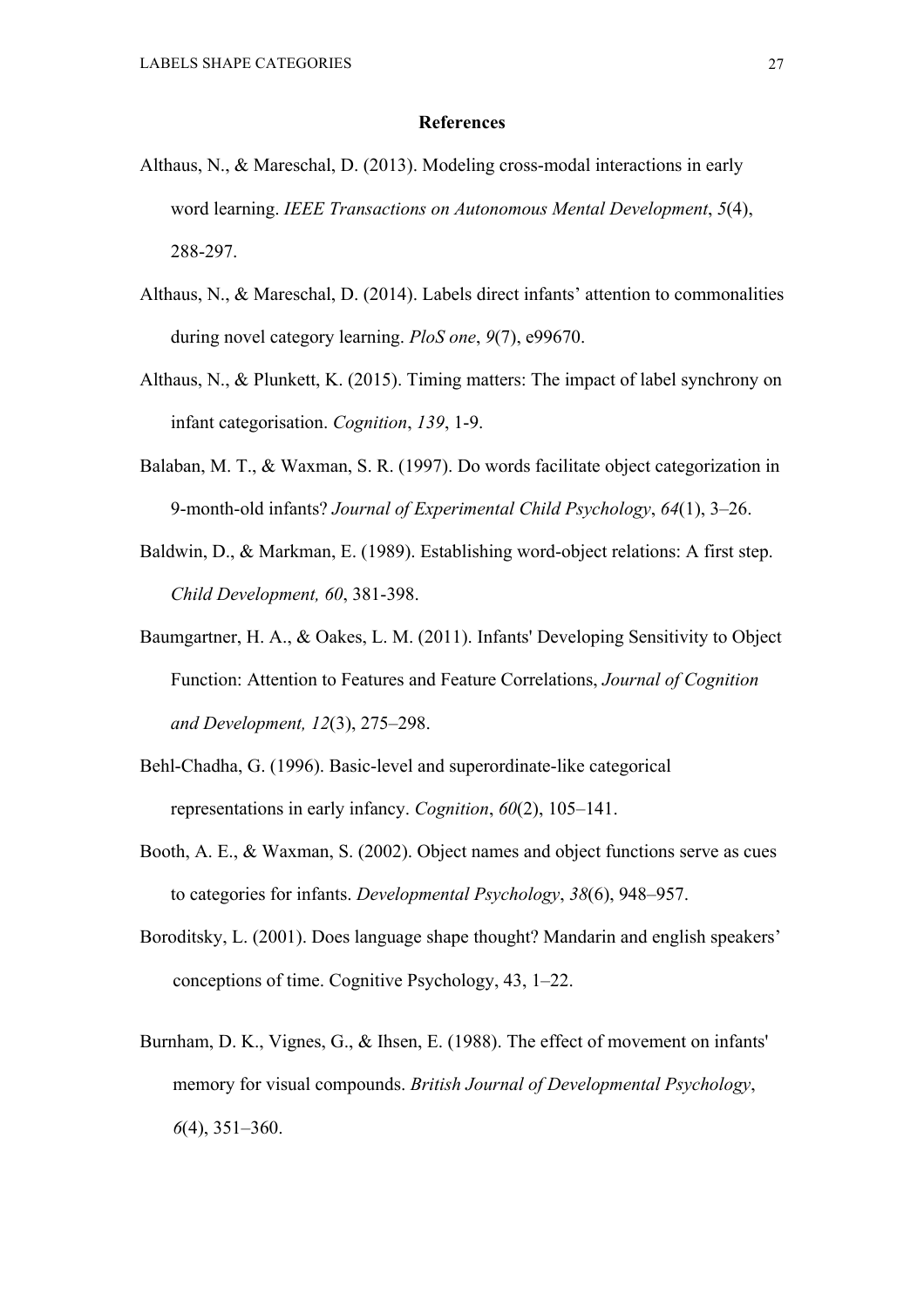- Cohen, L. B. (2004). Uses and misuses of habituation and related preference paradigms. *Infant and Child Development*, *13*(4), 349–352.
- Cohen, L. B., Chaput, H. H., & Cashon, C. H. (2002). A constructivist model of infant cognition. *Cognitive Development*, *17*(3), 1323–1343.
- Dewar, K., & Xu, F. (2007). Do 9-month-old infants expect distinct words to refer to kinds? *Developmental Psychology*, *43*(5), 1227-1238.
- Dewar, K., & Xu, F. (2009). Do early nouns refer to kinds or distinct shapes? Evidence from 10-month-old infants. *Psychological Science*, *20*(2), 252-257.
- Fantz, R. L. (1964). Visual experience in infants: Decreased attention to familiar patterns relative to novel ones. *Science, 146*, 668-670.
- Ferry, A. L., Hespos, S. J., & Waxman, S. R. (2010). Categorization in 3- and 4 month-old infants: an advantage of words over tones. *Child Development*, *81*(2), 472–479.
- French, R. M., Mareschal, D., Mermillod, M., Quinn, P.C. (2004). The role of bottom-up processing in perceptual categorization by 3-to 4-month-old infants: Simulations and data. *Journal of Experimental Psychology: General*, *133*(3), 382–397.
- Fulkerson, A. L., & Waxman, S. R. (2007). Words (but not tones) facilitate object categorization: evidence from 6- and 12-month-olds. *Cognition*, *105*(1), 218–228.
- Graham, S. A., Kilbreath, C. S., & Welder, A. N. (2004). Thirteen-month-olds rely on shared labels and shape similarity for inductive inferences. *Child Development*, *75*(2), 409–427.
- Hunter, M. A., Ames, E. W., & Koopman, R. (1983). Effects of stimulus complexity and familiarization time on infant preferences for novel and familiar stimuli. *Developmental Psychology*, *19*(3), 338–352.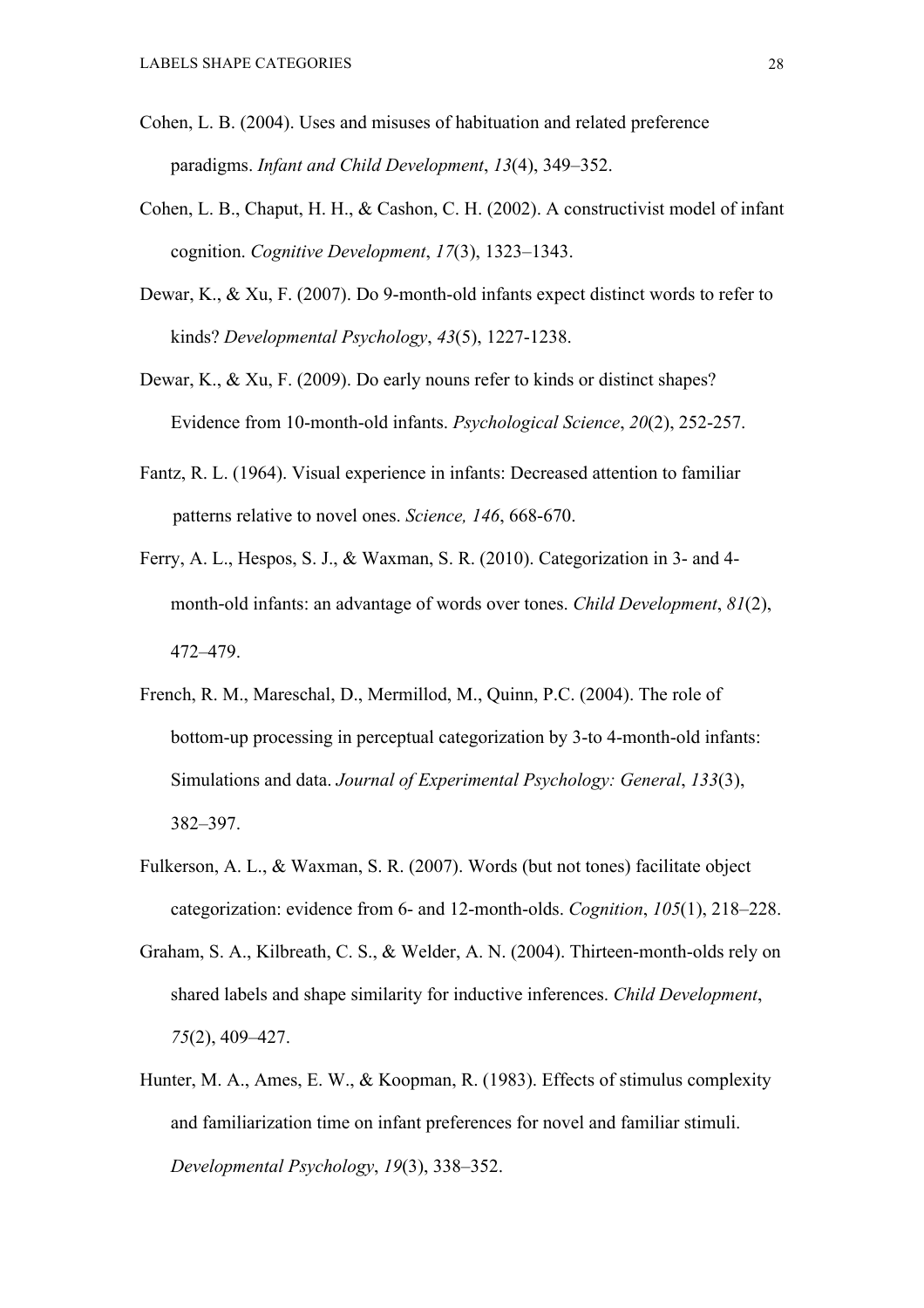- Lupyan, G., Rakison, D. H., & McClelland, J. L. (2007). Language is not just for talking - redundant labels facilitate learning of novel categories. *Psychological Science*, *18*(12), 1077-1083.
- Lupyan, G. (2008a). The conceptual grouping effect: Categories matter (and named categories matter more). *Cognition*, *108*(2), 566-577.
- Lupyan, G. (2008b). From chair to" chair": a representational shift account of object labeling effects on memory. *Journal of Experimental Psychology: General*, *137*(2), 348.
- Lupyan, G. (2012). Linguistically modulated perception and cognition: the labelfeedback hypothesis. *Frontiers in Psychology*, *3*, 54.
- Mani, N., & Plunkett, K. (2008). Fourteen-month-olds pay attention to vowels in novel words. *Developmental Science*, *11*(1), 53–59.
- Mareschal, D., & Quinn, P. C. (2001). Categorization in infancy. *Trends in Cognitive Sciences*, *5*(10), 443–450.
- Oakes, L. M., Coppage, D. J., & Dingel, A. (1997). By land or by sea: The role of perceptual similarity in infants' categorization of animals. *Developmental Psychology*, *33*(3), 396–407.
- Oakes, L. M. (2010). Using habituation of looking time to assess mental processes in infancy. *Journal of Cognition and Development*, *11*(3), 255-268.
- Pauen, S., & Träuble, B. (2009). How 7-month-olds interpret ambiguous motion events: Category-based reasoning in infancy. *Cognitive Psychology*, *59*(3), 275– 295.
- Perone, S., & Oakes, L. M. (2006). It clicks when it is rolled and it squeaks when it is squeezed: what 10-month-old infants learn about object function. *Child Development*, *77*(6), 1608–1622.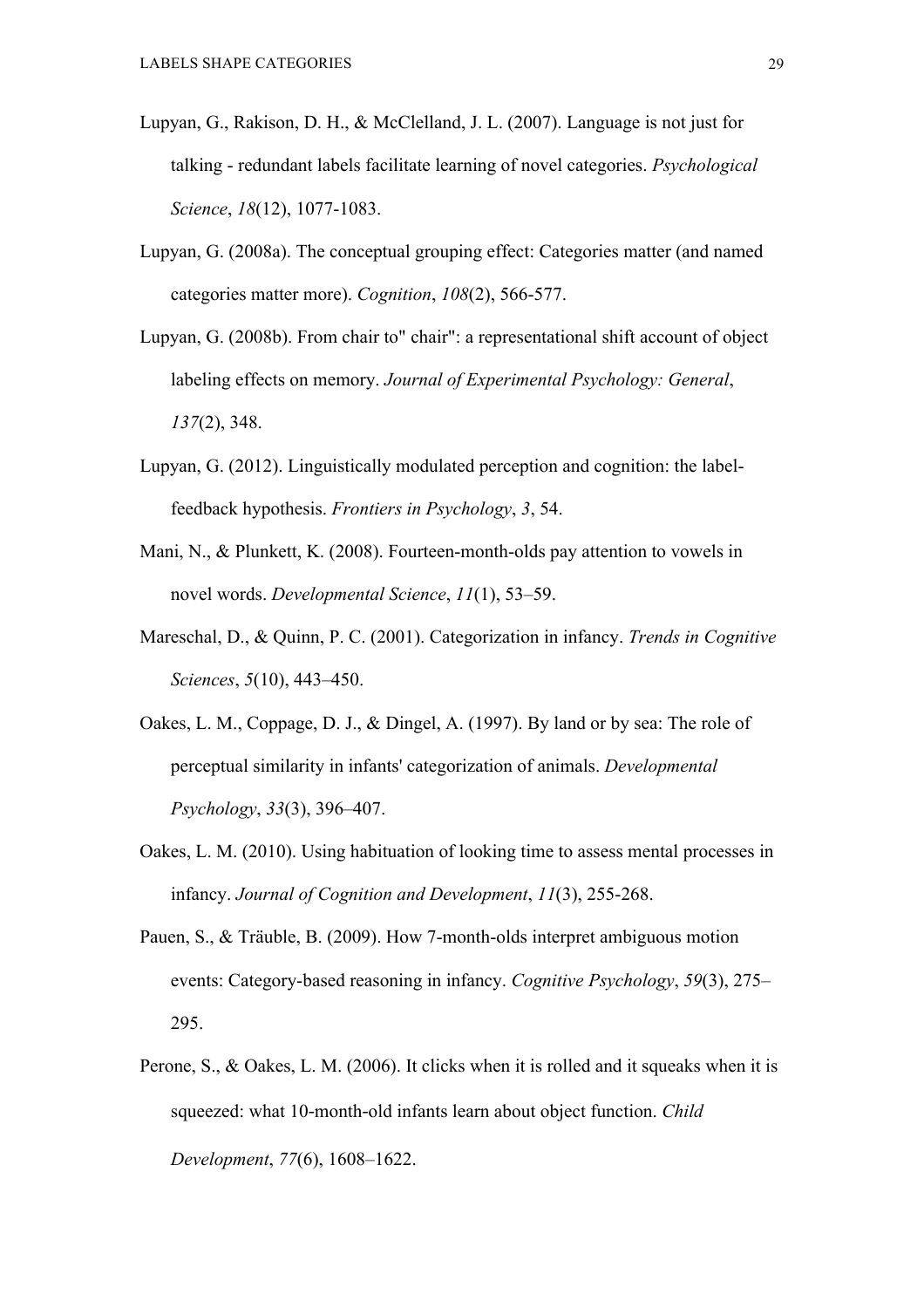- Plunkett, K., Hu, J. F., & Cohen, L. B. (2008). Labels can override perceptual categories in early infancy. *Cognition*, *106*(2), 665-681.
- Quinn, P. C. (2002). Category representation in young infants. *Current Directions in Psychological Science*, *11*(2), 66–70.
- Quinn, P.C. (2004). Multiple sources of information and their integration, not dissociation, as an organizing framework for understanding infant concept formation. *Developmental Science*, *7*(5), 511–513.
- Quinn, P.C., & Eimas, P. D. (1996). Perceptual organization and categorization in young infants. In Rovee-Collier, Carolyn, Lipsitt, Lewis P. (Eds). *Advances in Infancy Research* (Vol. 10, pp. 1–36).
- Robinson, C. W., & Sloutsky, V. M. (2007a). Linguistic labels and categorization in infancy: do labels facilitate or hinder? *Infancy*, *11*(3), 233–253.
- Robinson, C. W., Robinson, C. W., Sloutsky, V. M., & Sloutsky, V. M. (2007b). Visual processing speed: effects of auditory input on visual processing. *Developmental Science*, *10*(6), 734–740.
- Roder, B. J., Roder, B. J., Bushneil, E. W., Bushneil, E. W., Sasseville, A. M., & Sasseville, A. M. (2000). Infants' Preferences for Familiarity and Novelty During the Course of Visual Processing. *Infancy*, *1*(4), 491–507.
- Schafer, G., & Plunkett, K. (1998). Rapid word learning by fifteen-month-olds under tightly controlled conditions. *Child Development*, *69*(2), 309–320.
- Sloutsky, V. M., & Napolitano, A. C. (2003). Is a picture worth a thousand words? Preference for auditory modality in young children. *Child Development*, *74*(3), 822–833.
- Sloutsky, V., & Robinson, C. (2008). The role of words and sounds in infants' visual processing: From overshadowing to attentional tuning. *Cognitive Science: a*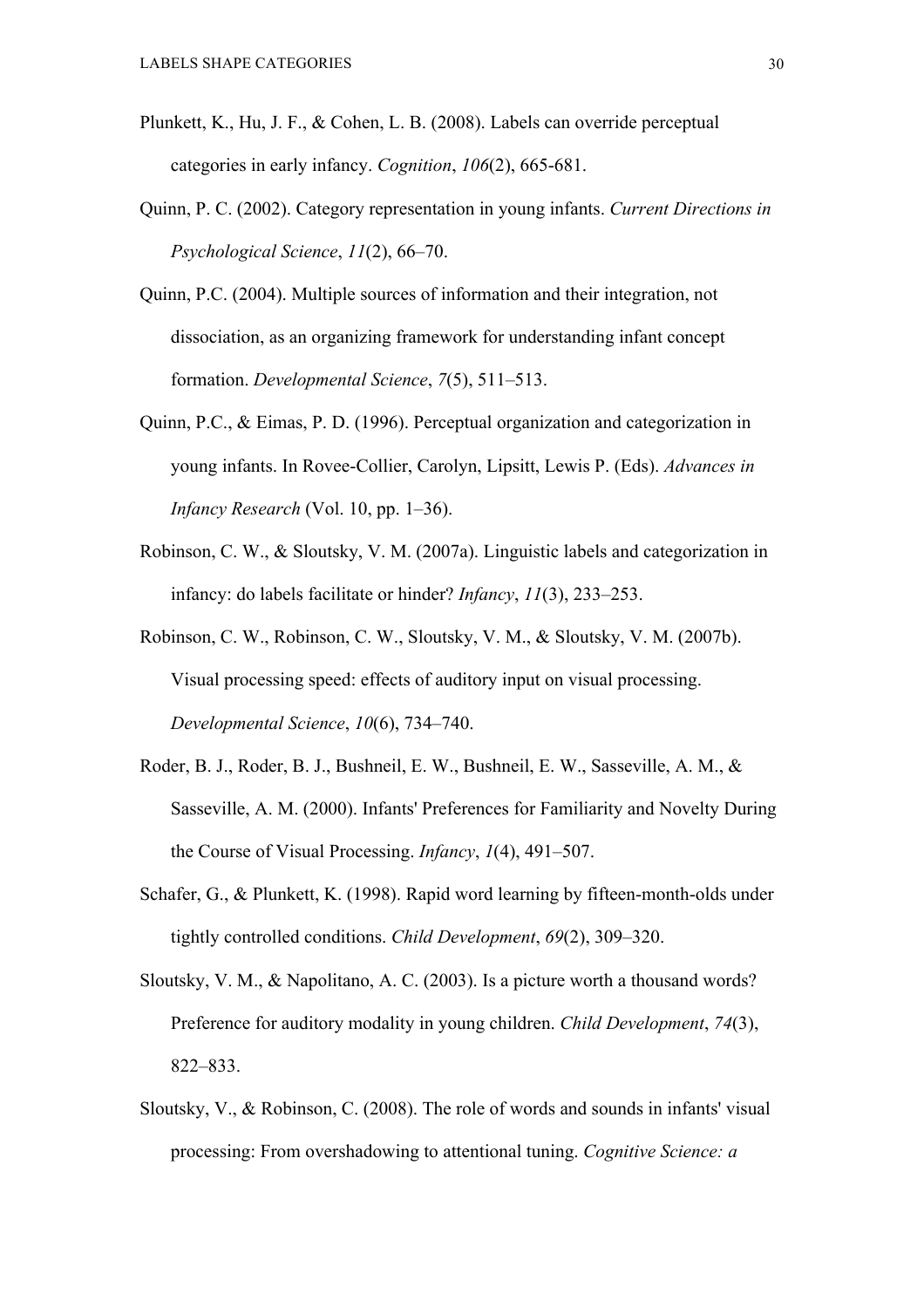*Multidisciplinary Journal*, *32*(2), 342–365.

- Waxman, S. R., & Braun, I. (2005). Consistent (but not variable) names as invitations to form object categories: new evidence from 12-month-old infants. *Cognition*, *95*(3), B59–B68.
- Waxman, S. R., & Markow, D. B. (1995). Words as invitations to form categories: Evidence from 12- to 13-month-old infants. *Cognitive Psychology*, *29*(3), 257– 302.
- Waxman, S., & Gelman, S. (2009). Early word-learning entails reference, not merely associations. *Trends in Cognitive Sciences*, *13*(6), 258–263.
- Welder, A. N., & Graham, S. A. (2001). The influence of shape similarity and shared labels on infants' inductive inferences about nonobvious object properties. *Child Development*, *72*(6), 1653–1673.
- Werker, J. F., Cohen, L. B., Lloyd, V. L., Casasola, M., & Stager, C. L. (1998). Acquisition of word-object associations by 14-month-old infants. *Developmental Psychology*, *34*(6), 1289–1309.
- Westermann, G., & Mareschal, D. (2014). From perceptual to language-mediated categorization. *Philosophical Transactions of the Royal Society B: Biological Sciences*, *369*(1634), 20120391
- Younger, B., & Cohen, L. (1986). Developmental change in infants' perception of correlations among attributes. *Child Development*, 803–815.
- Younger, B. (1985). The segregation of items into categories by ten-month-old infants. *Child Development*, 1574–1583.
- Younger, B., & Gotlieb, S. (1988). Development of categorization skills: changes in the nature or structure of infant form categories?. *Developmental Psychology*, *24*(5), 611–619.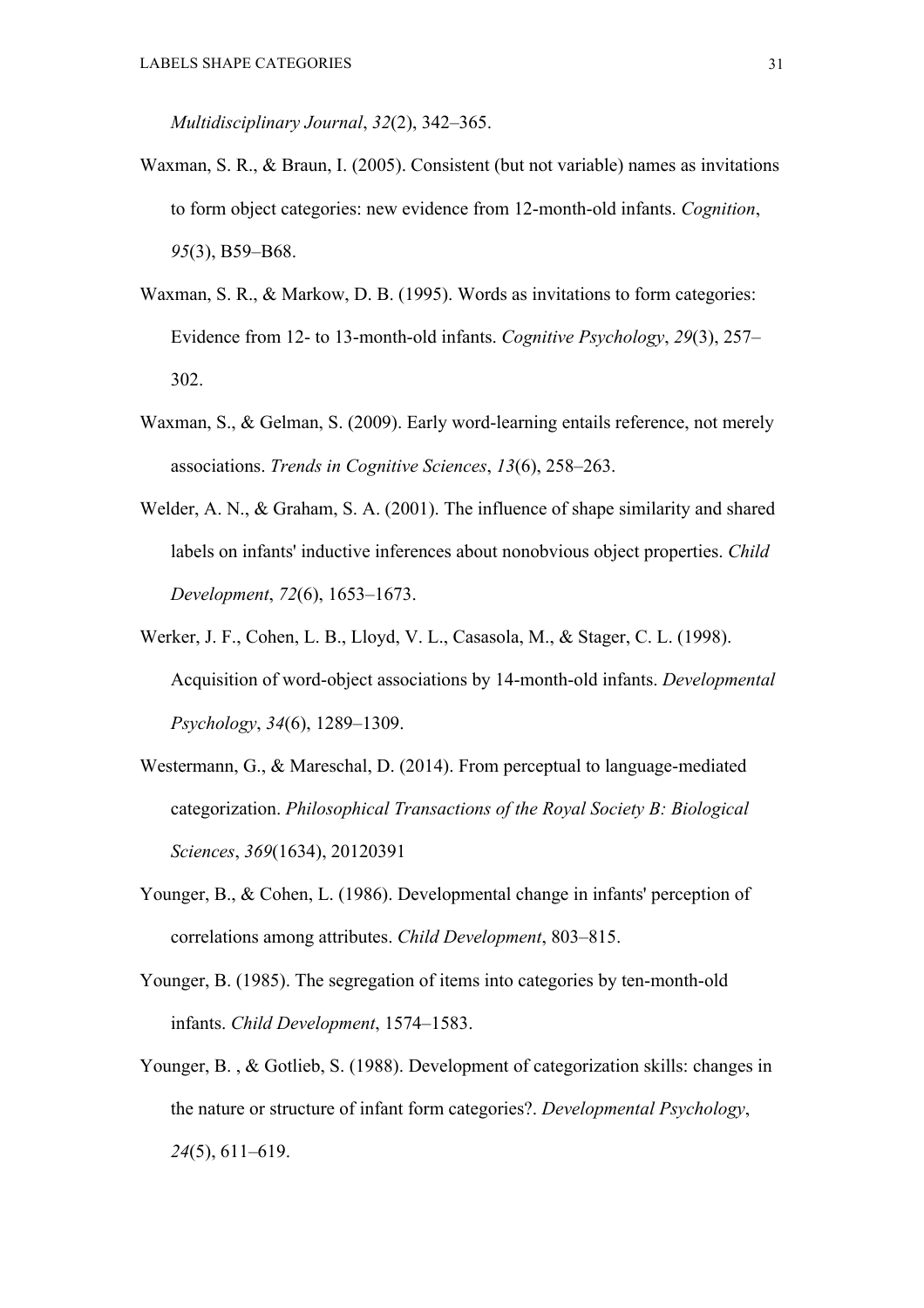Xu, F., Cote, M., & Baker, A. (2005). Labeling guides object individuation in 12 month-old infants. *Psychological Science*, *16*(5), 372-377.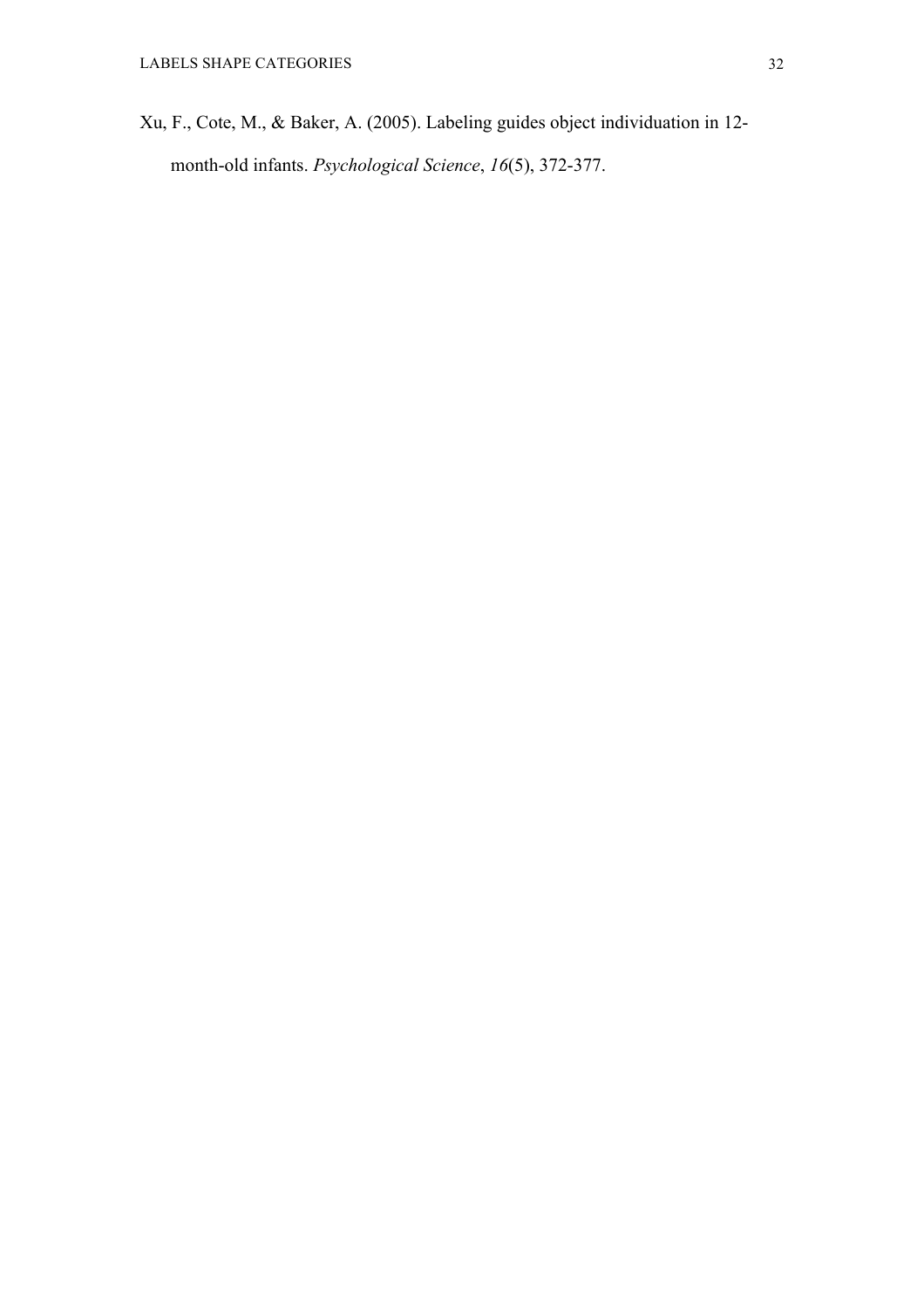### **Footnotes**

1. In order to ensure that results were not affected by either the order of test trials or the particular subcategory average used as the test item (4 vs. 16), we subjected the data from Experiments 1 and 2 to a mixed effects ANOVA with repeated factor Trial Type (novel vs. overall average, novel vs. subcategory average) and between-subjects factors Condition (silent, one label, two labels, two tones (Exp. 2)), Trial Order (overall average first, subcategory average first) and Subcategory Average No. (4, 16). This revealed a significant interaction between Trial Type and Condition (*F*(3, 63) = 4.765,  $p = .005$ ) and a main effect of Condition ( $F(3,61) = 3.441$ ,  $p = .022$ ). No other effects were significant, all Fs < 1.81, *p*s >.15. We therefore conclude that there were no effects of test order and subcategory average number.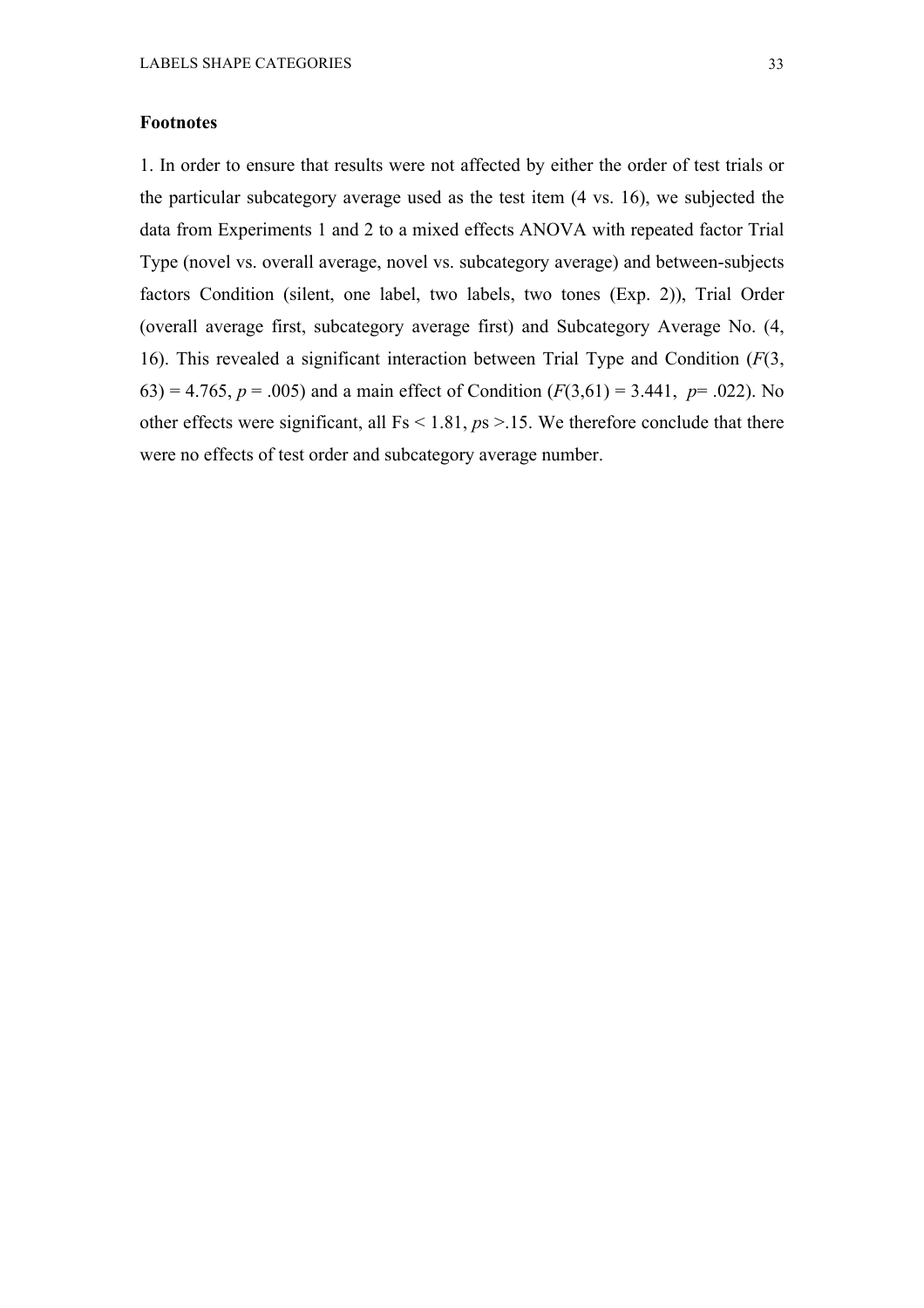## **Tables**

|                       | Overall average vs.<br>Subcategory average |      | Novel vs. Overall<br>average |                | Novel vs. Subcategory<br>average<br>(Novel vs. $4/16$ ) |      |
|-----------------------|--------------------------------------------|------|------------------------------|----------------|---------------------------------------------------------|------|
| Condition             | $(10 \text{ vs. } 4/16)$<br>$M$ (SE)       |      | (Novel vs. $10$ )<br>M(SE)   | $\mathfrak{t}$ | M(SE)                                                   | t    |
| Silent                | .52(.02)                                   | 0.67 | $.60(.02)$ **                | 4.36           | .54(.03)                                                | 1.1  |
| Two-label             | .51(0.03)                                  | 0.26 | .52(.03)                     | 0.78           | $.64 \,(.03)**$                                         | 4.19 |
| One-label             | .52(.02)                                   | 0.8  | $.55(.03)*$                  | 2.07           | .53(.04)                                                | .64  |
| Two-tone<br>(Expt. 2) | .55(.04)                                   | 1.48 | $.46(.02)(*)$                | 2.01           | .48(.02)                                                | 1.13 |

Table 1. Average preference scores obtained in the test trials of Experiments 1 and 2.

*Note.* Proportions given were directed at the underlined stimulus. Averages marked with \*\* were significant at the .001-level, averages marked with \* were significant at the .05 level.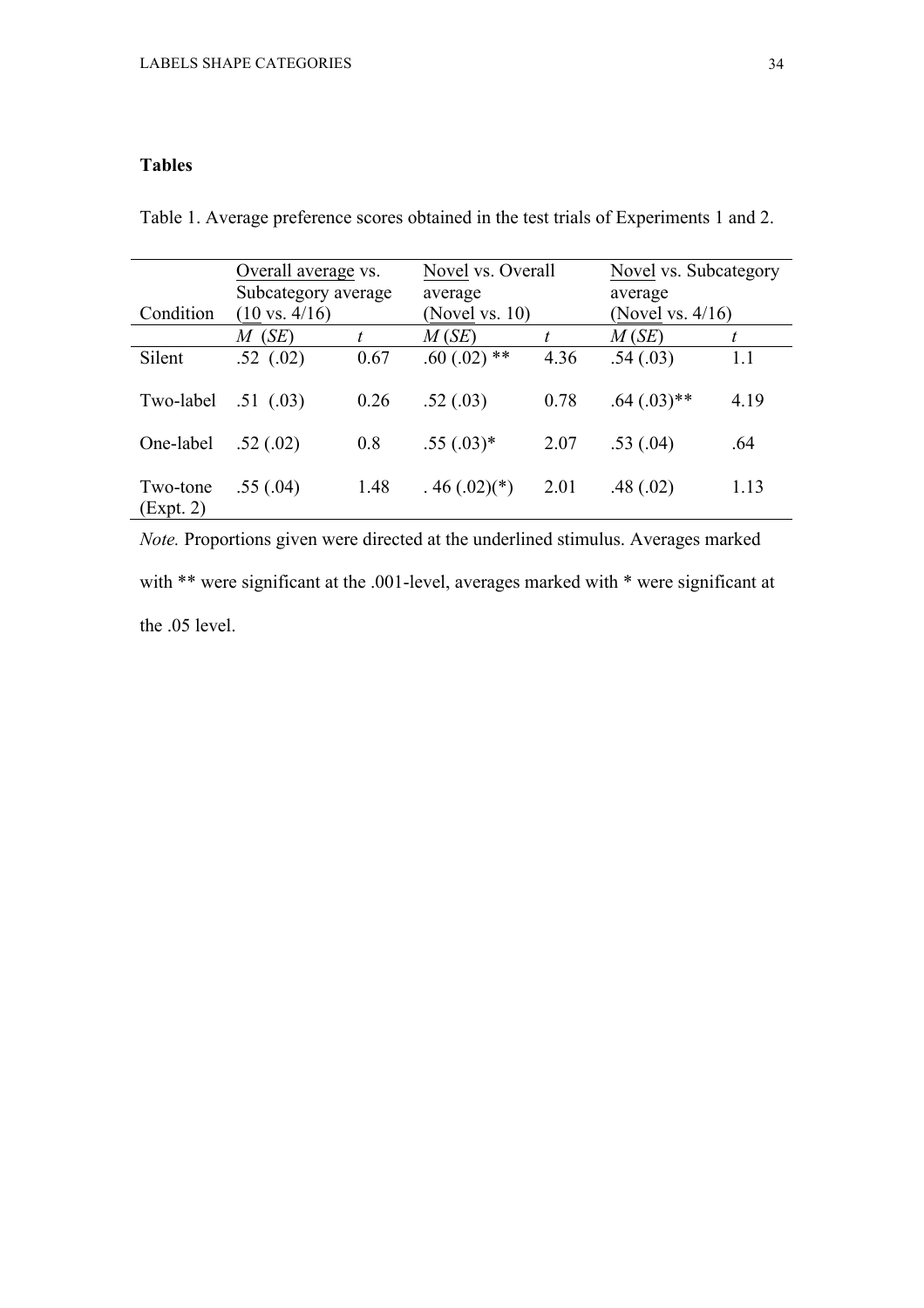|           | Overall average vs.      | Novel vs. Overall | Novel vs. Subcategory |
|-----------|--------------------------|-------------------|-----------------------|
|           | Subcategory average      | average           | average               |
| Condition | $(10 \text{ vs. } 4/16)$ | (Novel vs. $10$ ) | (Novel vs. $4/16$ )   |
|           | $M$ (SE)                 | M(SE)             | M(SE)                 |
| Silent    | 2691 (276)               | 3530 (347)        | 3203 (395)            |
|           |                          |                   |                       |
| Two-label | 3326 (341)               | 3601 (268)        | 3018 (281)            |
|           |                          |                   |                       |
| One-label | 3471 (277)               | 3265 (260)        | 2824 (257)            |
|           |                          |                   |                       |
| Two-tone  | 3004 (333)               | 2991 (226)        | 2748 (336)            |
| (Expt. 2) |                          |                   |                       |

**Table 2. Average looking times obtained in the test trials of Experiments 1 and 2.**

*Note.* Averaged looking times are given in milliseconds and were directed at the

underlined stimulus.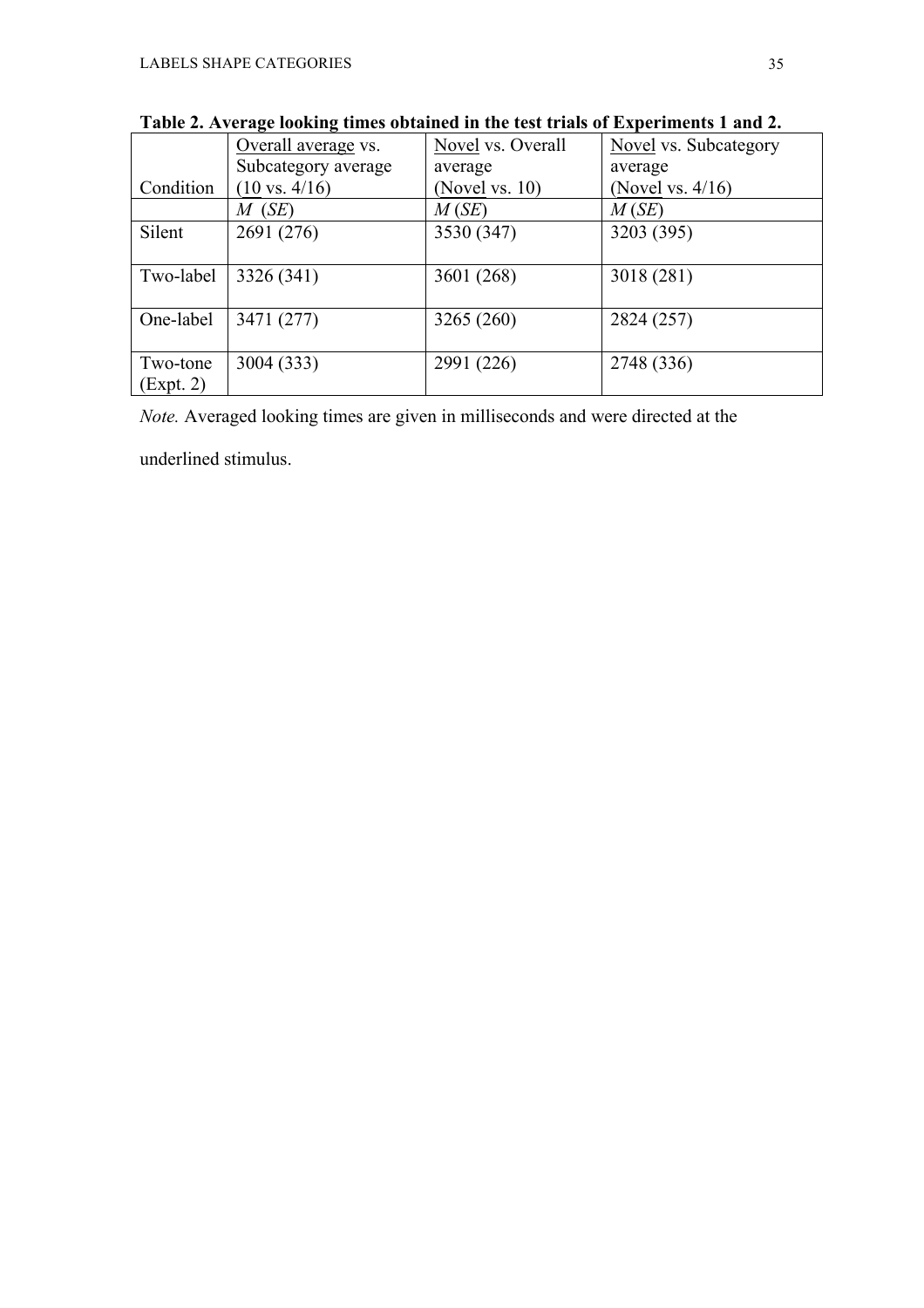## **Figure captions**

Figure 1. Familiarization (top row) and test (bottom rows) stimuli. Test stimuli fall into the center of the familiarization stimuli continuum (no. 10) or into the center of each subcategory (nos. 4 and 16). There is also a novel stimulus that is visually distinct from the familiarization stimuli.